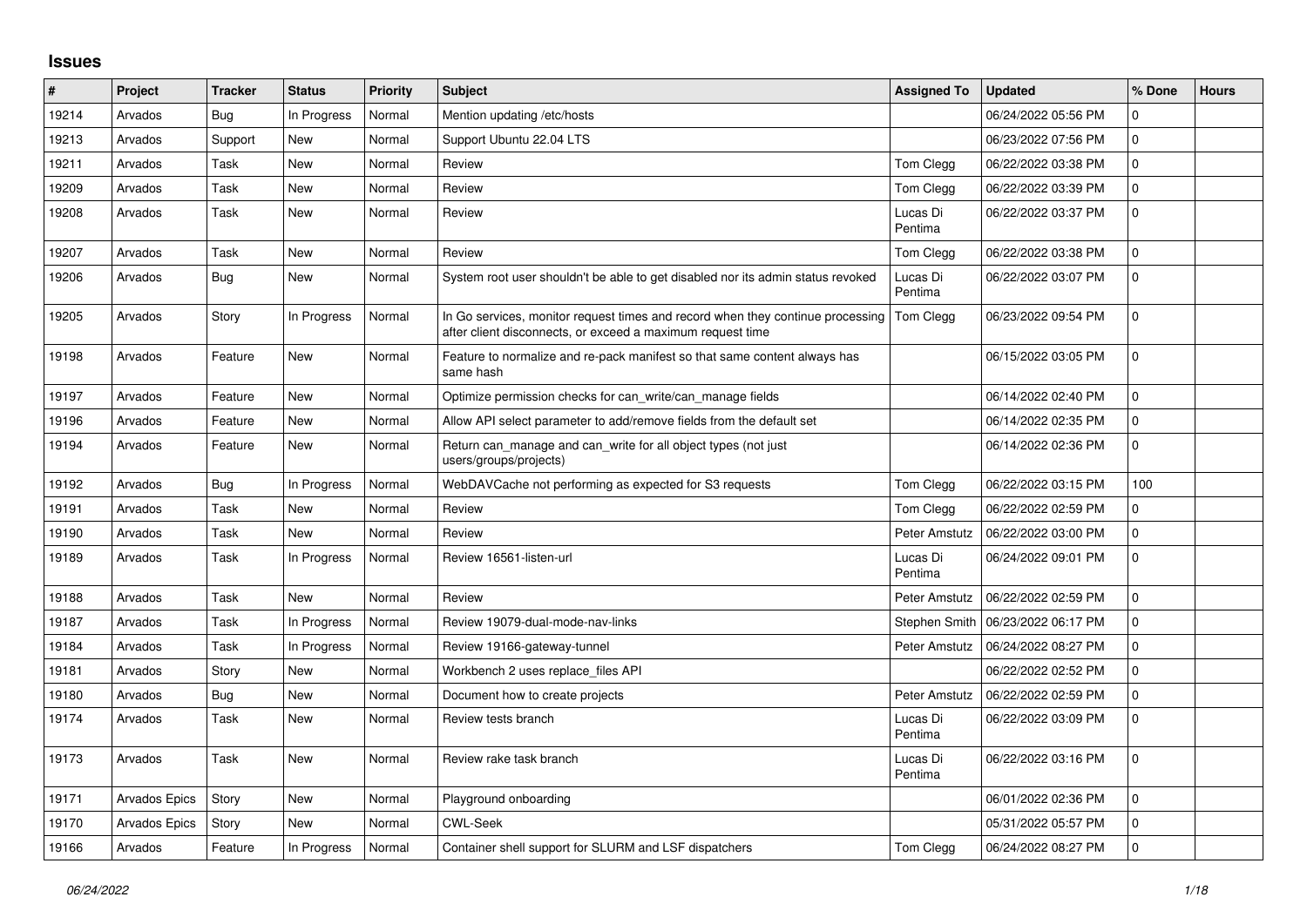| #     | Project                | <b>Tracker</b> | <b>Status</b> | <b>Priority</b> | <b>Subject</b>                                                                                                           | <b>Assigned To</b>   | <b>Updated</b>      | % Done       | <b>Hours</b> |
|-------|------------------------|----------------|---------------|-----------------|--------------------------------------------------------------------------------------------------------------------------|----------------------|---------------------|--------------|--------------|
| 19163 | Arvados                | Task           | <b>New</b>    | Normal          | Write rake task                                                                                                          | Peter Amstutz        | 06/22/2022 03:16 PM | 0            |              |
| 19162 | Arvados                | <b>Task</b>    | New           | Normal          | Add tests                                                                                                                | Peter Amstutz        | 06/22/2022 03:09 PM | 0            |              |
| 19160 | Arvados                | Task           | New           | Normal          | Review                                                                                                                   | Peter Amstutz        | 06/22/2022 02:00 PM | 0            |              |
| 19154 | Arvados<br>Workbench 2 | Story          | New           | Normal          | Sharing dialog improvements followup                                                                                     | Lucas Di<br>Pentima  | 06/22/2022 02:59 PM | 0            |              |
| 19150 | Arvados                | Feature        | New           | Normal          | arvados-server install -type=test -test-suite-user=X` should add user X to<br>docker and fuse groups                     |                      | 05/20/2022 05:53 PM | 0            |              |
| 19143 | Arvados                | Bug            | In Progress   | Normal          | Display 'Workflow' records in the Project listing                                                                        | Peter Amstutz        | 06/22/2022 03:09 PM | 33           |              |
| 19142 | Arvados                | Task           | New           | Normal          | Workbench 2: Avoid loading "mounts" section in the "Project" or "All process"<br>view                                    | Lucas Di<br>Pentima  | 06/22/2022 03:26 PM | 0            |              |
| 19140 | Arvados                | Feature        | <b>New</b>    | Normal          | Document a process by which you would set up a service account                                                           |                      | 06/07/2022 06:27 PM | 0            |              |
| 19139 | Arvados                | Bug            | New           | Normal          | Regular users should not be able to create user records; creating a user does<br>not make admin the "owner" of that user | Lucas Di<br>Pentima  | 06/22/2022 03:38 PM | 0            |              |
| 19132 | Arvados Epics          | Story          | <b>New</b>    | Normal          | Versioning registered workflows                                                                                          |                      | 06/15/2022 02:51 PM | 0            |              |
| 19131 | Arvados<br>Workbench 2 | Feature        | New           | Normal          | Sharing URLs/Links: Allow the user to attach a personal note                                                             |                      | 05/24/2022 06:39 PM | 0            |              |
| 19121 | Arvados                | Task           | <b>New</b>    | Normal          | Review                                                                                                                   | Peter Amstutz        | 06/22/2022 03:25 PM | 0            |              |
| 19117 | Arvados                | Task           | New           | Normal          | Review                                                                                                                   | Stephen Smith        | 06/22/2022 02:53 PM | 0            |              |
| 19091 | Arvados                | Feature        | New           | Normal          | Managed property to assert valid unix username                                                                           |                      | 05/02/2022 04:48 PM | $\mathbf{0}$ |              |
| 19089 | Arvados Epics          | Task           | New           | Normal          | Cross-federation filter groups                                                                                           |                      | 05/02/2022 04:49 PM | 0            |              |
| 19088 | Arvados                | Feature        | In Progress   | Normal          | Expose properties as S3 tags in keep-web                                                                                 | Tom Clegg            | 06/24/2022 02:15 PM | 0            |              |
| 19086 | Arvados                | Feature        | New           | Normal          | Can provide input JSON/YAML when launching a Workflow as an alternative to<br>the input form                             | Peter Amstutz        | 06/22/2022 02:53 PM | 0            |              |
| 19082 | Arvados                | Feature        | New           | Normal          | Scale default keep cache request with cores or RAM request                                                               |                      | 05/04/2022 03:19 PM | $\mathbf{0}$ |              |
| 19081 | Arvados                | Bug            | In Progress   | Normal          | Possible bug passing cmd line arguments with spaces to singularity                                                       | Tom Clegg            | 06/22/2022 03:20 PM | 100          |              |
| 19080 | Arvados                | Feature        | <b>New</b>    | Normal          | Offer to un-trash items, instead of "not found" dialog                                                                   |                      | 06/22/2022 02:55 PM | 0            |              |
| 19079 | Arvados                | Feature        | In Progress   | Normal          | Need to be able to open links from advance search in new tab                                                             | <b>Stephen Smith</b> | 06/23/2022 08:12 PM | 0            |              |
| 19068 | Arvados                | Task           | New           | Normal          | Review                                                                                                                   | Lucas Di<br>Pentima  | 06/22/2022 03:37 PM | 0            |              |
| 19066 | Arvados                | Task           | <b>New</b>    | Normal          | Review                                                                                                                   | Lucas Di<br>Pentima  | 06/22/2022 03:00 PM | 0            |              |
| 19065 | Arvados                | Task           | New           | Normal          | Review                                                                                                                   | Peter Amstutz        | 06/22/2022 03:09 PM | 0            |              |
| 19064 | Arvados                | Task           | New           | Normal          | Review                                                                                                                   | Stephen Smith        | 06/22/2022 03:00 PM | 0            |              |
| 19063 | Arvados                | Task           | In Progress   | Normal          | Review 19052-fix-for-wrong-owner-on-search-list                                                                          | Daniel Kutyła        | 06/22/2022 03:05 PM | 0            |              |
| 19058 | Arvados                | Support        | New           | Normal          | Add code scanning to jenkins pipeline                                                                                    |                      | 04/27/2022 03:08 PM | 0            |              |
| 19057 | Arvados                | <b>Bug</b>     | New           | Normal          | [controller] should not allow adding the same user to a VM more than one time                                            |                      | 06/22/2022 02:53 PM | 0            |              |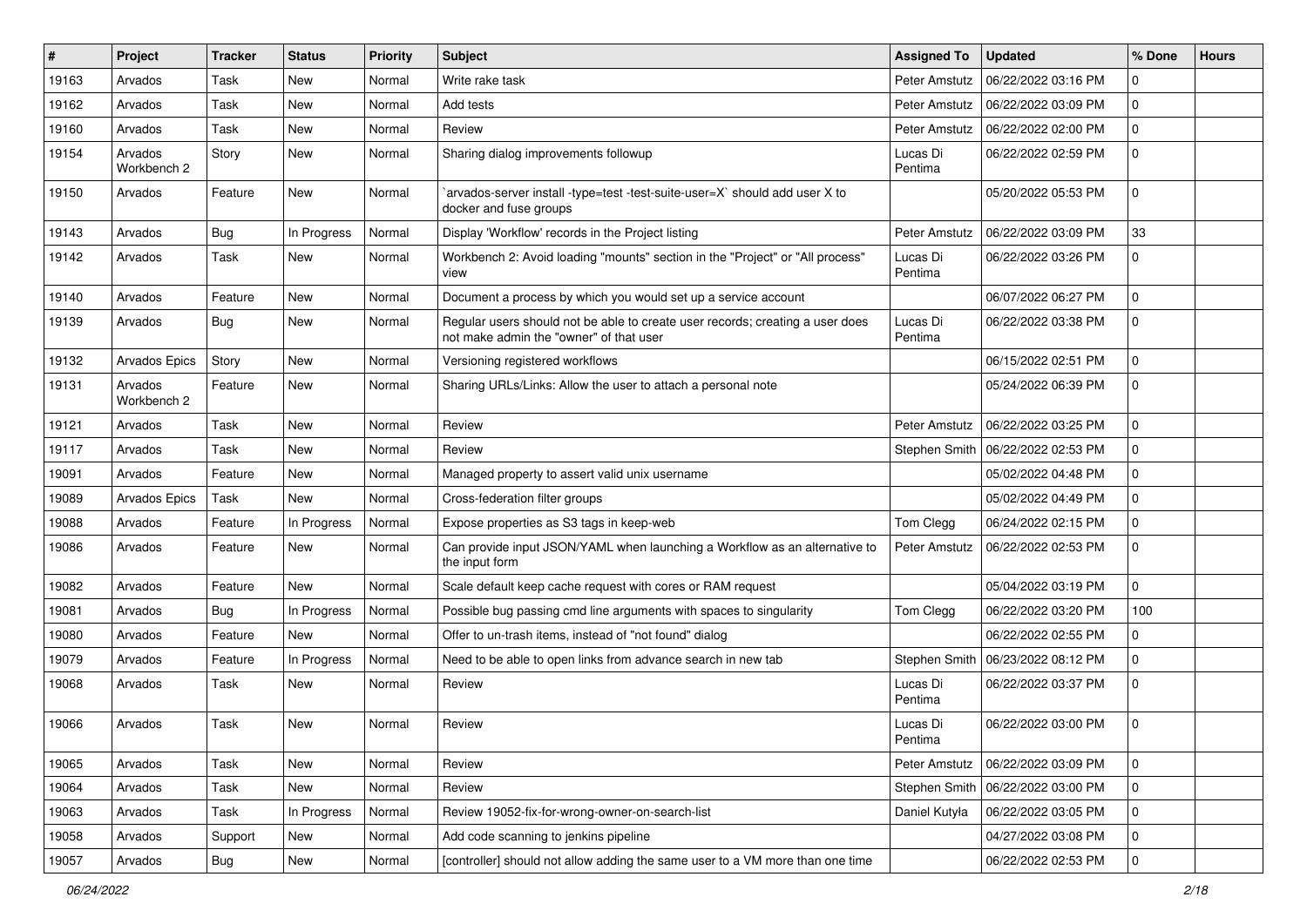| #     | Project | <b>Tracker</b> | <b>Status</b> | <b>Priority</b> | <b>Subject</b>                                                                                          | <b>Assigned To</b>  | <b>Updated</b>                      | % Done       | <b>Hours</b> |
|-------|---------|----------------|---------------|-----------------|---------------------------------------------------------------------------------------------------------|---------------------|-------------------------------------|--------------|--------------|
| 19056 | Arvados | Feature        | New           | Normal          | Environment variable / command line convention that specifies where to get<br>HOST/TOKEN settings.conf  |                     | 05/04/2022 03:18 PM                 | $\Omega$     |              |
| 19053 | Arvados | Bug            | New           | Normal          | Update 'Technology' page to link to relevant parts of doc.arvados.org instead of<br>wiki                | Peter Amstutz       | 06/22/2022 03:00 PM                 | 0            |              |
| 19052 | Arvados | Bug            | Feedback      | Normal          | Advanced search shows wrong value in owner column                                                       | Daniel Kutyła       | 06/22/2022 03:05 PM                 | 100          |              |
| 19051 | Arvados | Bug            | New           | Normal          | Handle quotes in search strings correctly                                                               | Daniel Kutyła       | 06/22/2022 03:00 PM                 | 0            |              |
| 19048 | Arvados | Bug            | <b>New</b>    | Normal          | Copying a folder in collection file browser results in empty folder                                     |                     | 06/22/2022 02:54 PM                 | 0            |              |
| 19047 | Arvados | Feature        | New           | Normal          | Pythonic interface to launch workflows                                                                  |                     | 04/20/2022 07:41 PM                 | 0            |              |
| 19044 | Arvados | Task           | In Progress   | Normal          | 27. Add the release to zenodo.org                                                                       |                     | 06/22/2022 03:00 PM                 | 0            |              |
| 19038 | Arvados | Task           | In Progress   | Normal          | 21. Publish arvados/arvbox-demo image                                                                   |                     | 06/22/2022 03:00 PM                 | 0            |              |
| 19017 | Arvados | Bug            | New           | Normal          | Release Arvados 2.4.1                                                                                   | Peter Amstutz       | 06/22/2022 03:00 PM                 | 93           |              |
| 19005 | Arvados | Task           | New           | Normal          | Review                                                                                                  | Peter Amstutz       | 06/22/2022 03:09 PM                 | 0            |              |
| 19002 | Arvados | Task           | New           | Normal          | Review                                                                                                  | Peter Amstutz       | 06/22/2022 03:17 PM                 | $\mathbf 0$  |              |
| 19000 | Arvados | Task           | New           | Normal          | Review                                                                                                  | Stephen Smith       | 06/22/2022 01:58 PM                 | 0            |              |
| 18999 | Arvados | Task           | <b>New</b>    | Normal          | Review                                                                                                  | Peter Amstutz       | 06/22/2022 02:00 PM                 | 0            |              |
| 18998 | Arvados | Story          | New           | Normal          | keepstore ability to check token validity for uploads                                                   |                     | 06/07/2022 08:59 PM                 | $\mathbf 0$  |              |
| 18997 | Arvados | Story          | New           | Normal          | ability to migrate arvbox to arvados-server boot dev mode                                               |                     | 06/07/2022 09:00 PM                 | $\mathbf 0$  |              |
| 18996 | Arvados | Bug            | New           | Normal          | Container request's expires_at field                                                                    |                     | 06/22/2022 02:55 PM                 | 0            |              |
| 18990 | Arvados | Bug            | New           | Normal          | should reflect the value of TLS/Insecure in the "Get API Token" dialog                                  | Daniel Kutyła       | 06/22/2022 03:00 PM                 | 0            |              |
| 18988 | Arvados | Feature        | <b>New</b>    | Normal          | [CWL] support singularity/docker hint to make debugging workflows easier                                |                     | 04/11/2022 06:29 PM                 | 0            |              |
| 18979 | Arvados | Bug            | In Progress   | Normal          | Missing VM login, user names not rendered                                                               | Stephen Smith       | 06/22/2022 03:09 PM                 | 0            |              |
| 18977 | Arvados | Bug            | <b>New</b>    | Normal          | Mishandled Azure error?                                                                                 |                     | 04/12/2022 07:55 PM                 | 0            |              |
| 18975 | Arvados | Feature        | <b>New</b>    | Normal          | log viewer improvements                                                                                 | Lucas Di<br>Pentima | 06/22/2022 02:59 PM                 | $\Omega$     |              |
| 18973 | Arvados | Story          | <b>New</b>    | Normal          | Test combinations of federation scenarios                                                               |                     | 06/22/2022 02:54 PM                 | $\mathbf 0$  |              |
| 18970 | Arvados | Feature        | New           | Normal          | Add support for publicly shared collections (anonymous user)                                            |                     | 04/04/2022 03:17 PM                 | $\mathbf 0$  |              |
| 18969 | Arvados | <b>Bug</b>     | New           | Normal          | Controller should monitor its own memory usage and pause requests handling<br>when memory usage is high |                     | 04/05/2022 02:53 PM                 | 0            |              |
| 18968 | Arvados | Story          | <b>New</b>    | Normal          | Should be able to pick directories within collections                                                   |                     | Stephen Smith   06/22/2022 02:59 PM | 0            |              |
| 18967 | Arvados | Story          | New           | Normal          | drop legacy columns and tables                                                                          |                     | 04/01/2022 07:03 PM                 | 0            |              |
| 18965 | Arvados | Bug            | Feedback      | Normal          | does not preserve the desired destination url through the login process                                 | Daniel Kutyła       | 06/22/2022 03:09 PM                 | $\mathbf 0$  |              |
| 18964 | Arvados | <b>Bug</b>     | New           | Normal          | Write better prefetch tests                                                                             |                     | 06/22/2022 02:56 PM                 | 0            |              |
| 18961 | Arvados | Feature        | New           | Normal          | Go FileSystem / FUSE mount supports block caching & prefetch                                            |                     | 05/04/2022 03:18 PM                 | $\mathbf 0$  |              |
| 18960 | Arvados | Feature        | New           | Normal          | crunch-run can use Go FUSE driver for read-only mounts                                                  |                     | 05/04/2022 03:17 PM                 | $\mathbf{0}$ |              |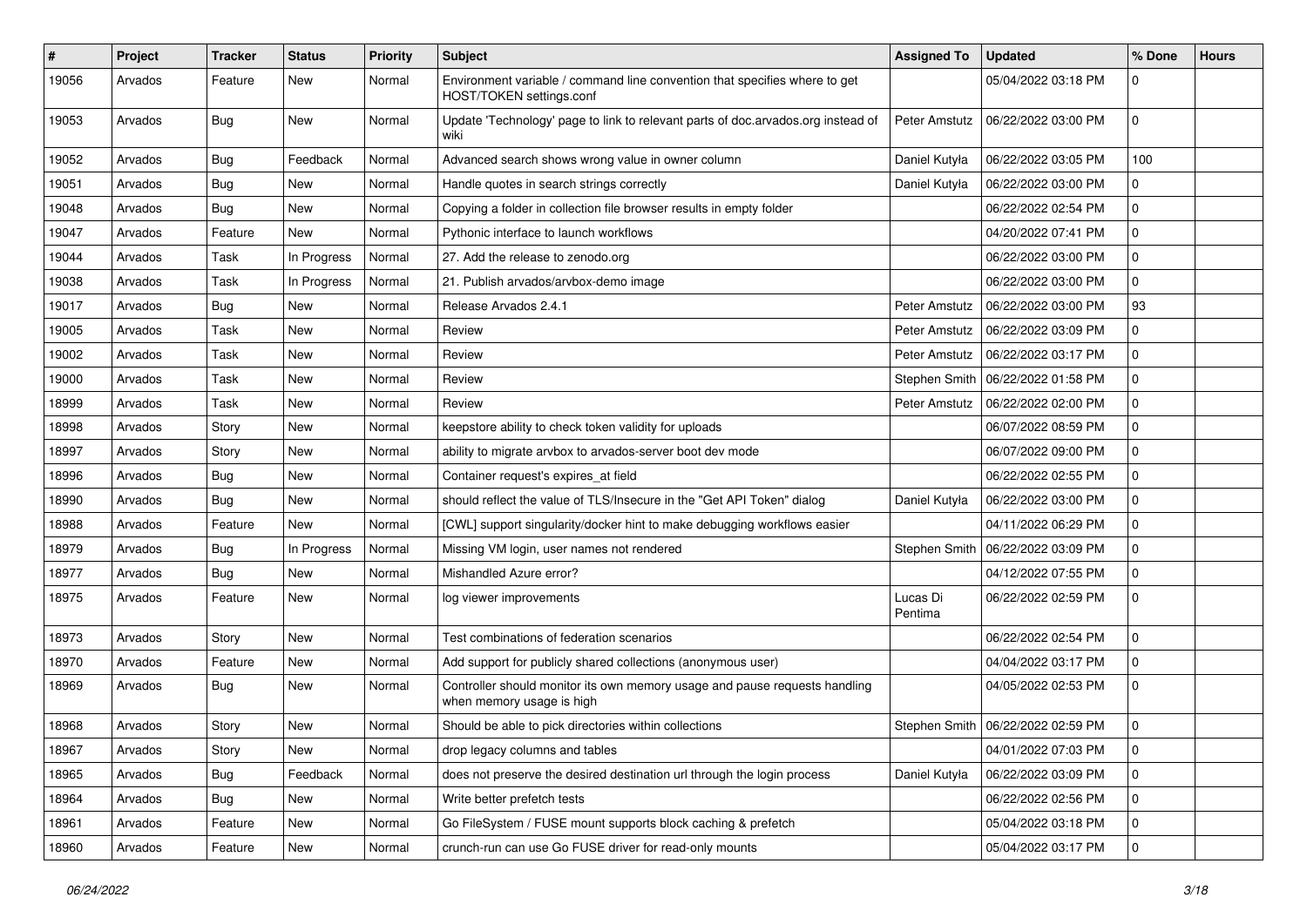| ∦     | Project       | <b>Tracker</b> | <b>Status</b> | <b>Priority</b> | Subject                                                                                                                     | <b>Assigned To</b>  | <b>Updated</b>                      | % Done       | <b>Hours</b> |
|-------|---------------|----------------|---------------|-----------------|-----------------------------------------------------------------------------------------------------------------------------|---------------------|-------------------------------------|--------------|--------------|
| 18951 | Arvados       | Task           | New           | Normal          | Review                                                                                                                      |                     | 06/22/2022 02:55 PM                 | 0            |              |
| 18946 | Arvados       | Feature        | <b>New</b>    | Normal          | Render fields of user profile from config                                                                                   |                     | 03/30/2022 02:29 PM                 | 0            |              |
| 18944 | Arvados       | Feature        | New           | Normal          | [controller] should log the user uuid used for the request                                                                  |                     | 06/22/2022 03:32 PM                 | 0            |              |
| 18942 | Arvados       | Story          | New           | Normal          | Remove perl SDK, tests, dependencies                                                                                        |                     | 03/29/2022 02:14 PM                 | 0            |              |
| 18937 | Arvados       | Feature        | New           | Low             | [config] simplify AnonymousUserToken configuration                                                                          |                     | 06/22/2022 02:55 PM                 | 0            |              |
| 18936 | Arvados       | Bug            | New           | Normal          | [api] [controller] remove reader_token support                                                                              |                     | 06/22/2022 02:56 PM                 | 0            |              |
| 18897 | Arvados       | Feature        | New           | Normal          | [go services] should log the uuid of the token used for each request (and if<br>available, the uuid of the associated user) |                     | 06/22/2022 03:32 PM                 | 0            |              |
| 18882 | Arvados       | Task           | New           | Normal          | Review                                                                                                                      | Daniel Kutyła       | 06/22/2022 02:59 PM                 | 0            |              |
| 18879 | Arvados       | Task           | <b>New</b>    | Normal          | Review                                                                                                                      | Lucas Di<br>Pentima | 06/22/2022 02:56 PM                 | 0            |              |
| 18877 | Arvados       | Task           | In Progress   | Normal          | Review 18692-frozen-projects-workbench-support                                                                              | Daniel Kutyła       | 06/22/2022 03:17 PM                 | 0            |              |
| 18874 | Arvados       | Support        | New           | Normal          | Merge workbench2 history into main Arvados repo                                                                             |                     | 06/22/2022 02:54 PM                 | 0            |              |
| 18871 | Arvados       | Feature        | New           | Normal          | WebDAV uses replace_files API                                                                                               |                     | 03/16/2022 02:13 PM                 | 0            |              |
| 18864 | Arvados       | Bug            | New           | Normal          | "Responsible person" link is wrong                                                                                          |                     | 03/14/2022 03:49 PM                 | 0            |              |
| 18863 | Arvados       | Feature        | New           | Normal          | [controller] add background job to clean up old container log records                                                       |                     | 06/22/2022 02:55 PM                 | $\mathbf{0}$ |              |
| 18862 | Arvados       | Bug            | New           | Normal          | [api] remove replay_job_log rake task                                                                                       |                     | 03/14/2022 03:43 PM                 | 0            |              |
| 18861 | Arvados       | Story          | New           | Normal          | Retire wb1                                                                                                                  |                     | 03/14/2022 02:48 PM                 | 0            |              |
| 18860 | Arvados       | Story          | New           | Normal          | Display number of container attempts and make it easy to access past logs                                                   |                     | 03/23/2022 06:53 PM                 | 0            |              |
| 18858 | Arvados       | Feature        | In Progress   | Normal          | sync-users-tool for synchronizing users                                                                                     | Lucas Di<br>Pentima | 06/23/2022 02:37 PM                 | 0            |              |
| 18853 | Arvados       | Story          | <b>New</b>    | Normal          | Get input collection uuid or metadata                                                                                       |                     | 03/10/2022 03:13 PM                 | 0            |              |
| 18847 | Arvados Epics | Story          | New           | Normal          | Structured type checking for properties                                                                                     |                     | 03/09/2022 05:50 PM                 | 0            |              |
| 18846 | Arvados       | Story          | New           | Normal          | Rendering rich descriptions                                                                                                 |                     | 03/09/2022 08:42 PM                 | 0            |              |
| 18842 | Arvados       | Feature        | New           | Normal          | Local disk keep cache for Python SDK/arv-mount                                                                              |                     | 03/08/2022 04:29 PM                 | 0            |              |
| 18841 | Arvados       | Feature        | New           | Normal          | Feature to inject additional info into wb2 details panel                                                                    |                     | 03/08/2022 09:59 PM                 | 0            |              |
| 18840 | Arvados       | Feature        | New           | Normal          | Algorithm to repack small files into larger blocks                                                                          |                     | 03/08/2022 03:15 PM                 | 0            |              |
| 18817 | Arvados       | Task           | New           | Normal          | review                                                                                                                      | Peter Amstutz       | 06/22/2022 03:07 PM                 | 0            |              |
| 18815 | Arvados       | Task           | New           | Normal          | Review                                                                                                                      |                     | Peter Amstutz   04/05/2022 02:53 PM | $\Omega$     |              |
| 18810 | Arvados       | Feature        | New           | Normal          | PySDK API Client wrapper methods that automatically translate properties using<br>a vocabulary                              |                     | 03/01/2022 08:58 PM                 | $\mathbf 0$  |              |
| 18800 | Arvados Epics | Story          | New           | Normal          | Update Python SDK documentation                                                                                             |                     | 06/06/2022 06:12 PM                 | $\mathbf 0$  |              |
| 18799 | Arvados       | Story          | New           | Normal          | Strategy to tie the Python SDK to the API docs                                                                              |                     | 02/23/2022 08:05 PM                 | 0            |              |
| 18798 | Arvados       | Story          | New           | Normal          | Turn code cookbook into liquid template & include files separately                                                          |                     | 02/23/2022 07:46 PM                 | $\mathbf 0$  |              |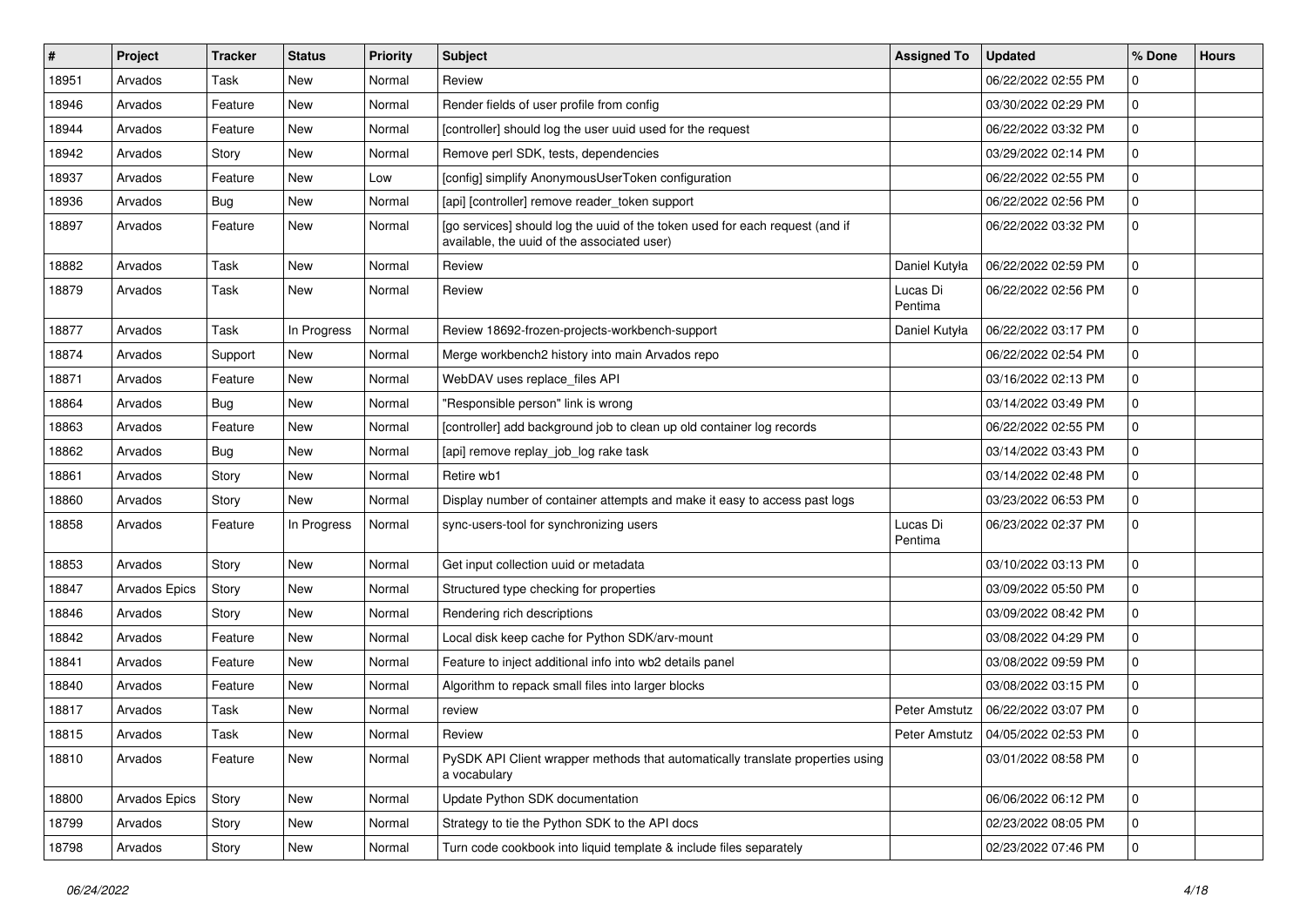| $\#$  | Project                | <b>Tracker</b> | <b>Status</b> | <b>Priority</b> | <b>Subject</b>                                                                                   | <b>Assigned To</b>  | <b>Updated</b>      | % Done      | <b>Hours</b> |
|-------|------------------------|----------------|---------------|-----------------|--------------------------------------------------------------------------------------------------|---------------------|---------------------|-------------|--------------|
| 18797 | Arvados                | Story          | In Progress   | Normal          | Flesh out python sdk documentation in docstrings & ensure good presentation in<br>pydoc          |                     | 02/23/2022 08:04 PM | 0           |              |
| 18790 | Arvados                | Feature        | New           | Normal          | Access live container logs through arvados-client and crunch-run container<br>gateway            |                     | 02/18/2022 03:28 PM | $\mathbf 0$ |              |
| 18788 | Arvados                | Feature        | New           | Normal          | User merge & migration support on LoginCluster federations                                       |                     | 05/04/2022 03:18 PM | 0           |              |
| 18775 | Arvados                | Feature        | New           | Normal          | Search in picker dialogue for selecting Projects/Files/Directories                               |                     | 06/22/2022 03:37 PM | 0           |              |
| 18765 | Arvados                | <b>Bug</b>     | New           | Normal          | engine configuration too big > 1048448 with singularity                                          |                     | 06/07/2022 01:56 PM | 0           |              |
| 18762 | Arvados                | Bug            | New           | Normal          | rails background tasks scaling issues                                                            |                     | 06/22/2022 02:56 PM | $\mathbf 0$ |              |
| 18726 | Arvados                | Feature        | New           | Normal          | a-c-r uses arv-put internally to upload dependencies                                             |                     | 02/10/2022 04:53 PM | 0           |              |
| 18724 | Arvados                | Bug            | <b>New</b>    | Normal          | Collection file_names should contain full paths for substring matching                           |                     | 03/01/2022 09:11 PM | 0           |              |
| 18709 | Arvados                | Task           | <b>New</b>    | Normal          | Review                                                                                           | Peter Amstutz       | 06/22/2022 02:55 PM | 0           |              |
| 18706 | Arvados                | Task           | In Progress   | Normal          | Review<br>18594-Collection-Advanced-Menu-is-trying-to-fetch-User-record-with-collection-<br>uuid | Daniel Kutyła       | 02/03/2022 03:40 PM | 0           |              |
| 18697 | Arvados<br>Workbench 2 | Bug            | New           | Normal          | Cypress tests for federated scenarios                                                            | Lucas Di<br>Pentima | 06/22/2022 02:55 PM | $\mathbf 0$ |              |
| 18693 | Arvados                | Story          | New           | Normal          | Deduplicate permission links                                                                     |                     | 06/22/2022 02:53 PM | 0           |              |
| 18692 | Arvados                | Feature        | In Progress   | Normal          | Frozen projects workbench support                                                                | Daniel Kutyła       | 06/22/2022 03:17 PM | 0           |              |
| 18689 | Arvados                | Feature        | New           | Normal          | support secret_environment                                                                       |                     | 04/06/2022 03:55 PM | $\mathbf 0$ |              |
| 18685 | Arvados Epics          | Story          | New           | Normal          | Synchronize configuration on multi-node cluster                                                  |                     | 05/18/2022 02:35 PM | 0           |              |
| 18684 | Arvados Epics          | Story          | New           | Normal          | New user mode for Workbench (for use on Playground)                                              |                     | 02/18/2022 10:01 PM | 0           |              |
| 18677 | Arvados                | Feature        | New           | Normal          | Container runtime metrics API                                                                    |                     | 01/25/2022 06:56 PM | 0           |              |
| 18672 | Arvados                | Feature        | New           | Normal          | [go sdk] describe + implement desired Go SDK                                                     |                     | 01/24/2022 09:34 PM | 0           |              |
| 18671 | Arvados                | Bug            | New           | Normal          | [go sdk] update documentation                                                                    |                     | 01/24/2022 09:33 PM | 0           |              |
| 18669 | Arvados                | Task           | New           | Normal          | review 18668-add-project-support-to-deduplication-report                                         |                     | 01/24/2022 04:51 PM | 0           |              |
| 18668 | Arvados                | Feature        | In Progress   | Normal          | [deduplication report] add project support                                                       | Ward<br>Vandewege   | 01/24/2022 04:50 PM | 0           |              |
| 18650 | Arvados                | Task           | New           | Normal          | Design API for helper methods for working with vocabularies                                      | Peter Amstutz       | 01/19/2022 04:52 PM | $\mathbf 0$ |              |
| 18623 | Arvados                | Feature        | New           | Normal          | Ensure Etag can be used and honor If-Match header in updates                                     |                     | 01/12/2022 04:50 PM | 0           |              |
| 18621 | Arvados                | Feature        | New           | Normal          | Ability for admin to purge old versions of a collection                                          |                     | 01/10/2022 04:41 PM | $\mathbf 0$ |              |
| 18620 | Arvados                | Feature        | New           | Normal          | [LSF] use btop to adjust relative priorities of arvados jobs                                     |                     | 01/10/2022 03:45 PM | $\mathbf 0$ |              |
| 18618 | Arvados                | <b>Bug</b>     | New           | Normal          | Reusing workflows/steps is too slow                                                              |                     | 01/07/2022 07:12 PM | $\mathbf 0$ |              |
| 18616 | Arvados                | Task           | New           | Normal          | Review                                                                                           | Ward<br>Vandewege   | 01/19/2022 04:23 PM | $\mathbf 0$ |              |
| 18615 | Arvados                | Task           | New           | Normal          | Review                                                                                           | Lucas Di<br>Pentima | 06/22/2022 02:56 PM | $\mathbf 0$ |              |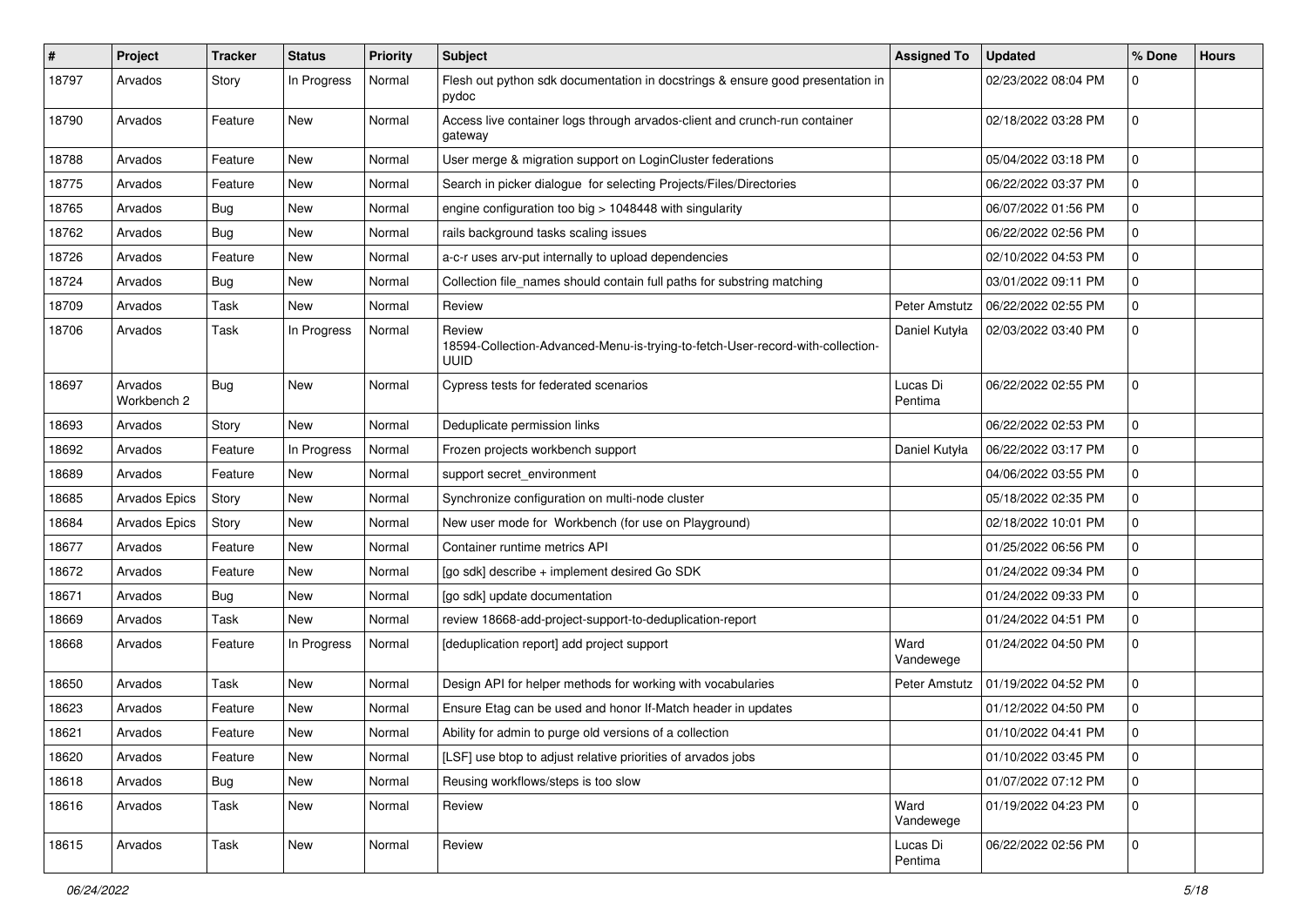| #     | Project                | <b>Tracker</b> | <b>Status</b> | <b>Priority</b> | Subject                                                                                                                                            | <b>Assigned To</b>  | <b>Updated</b>      | % Done       | <b>Hours</b> |
|-------|------------------------|----------------|---------------|-----------------|----------------------------------------------------------------------------------------------------------------------------------------------------|---------------------|---------------------|--------------|--------------|
| 18613 | Arvados                | Task           | New           | Normal          | Review                                                                                                                                             | Peter Amstutz       | 06/08/2022 03:20 PM | 0            |              |
| 18609 | Arvados                | <b>Task</b>    | <b>New</b>    | Normal          | Review                                                                                                                                             | Ward<br>Vandewege   | 01/18/2022 08:55 PM | 0            |              |
| 18587 | Arvados<br>Workbench 2 | Bug            | New           | Normal          | "Copy selected into collection" incorrect behavior                                                                                                 | Lucas Di<br>Pentima | 02/02/2022 04:00 PM | 0            |              |
| 18586 | Arvados                | Bug            | <b>New</b>    | Normal          | Remove docs/code for unsupported AsyncPermissionsUpdateInterval                                                                                    |                     | 12/14/2021 04:21 PM | 0            |              |
| 18576 | Arvados                | Feature        | <b>New</b>    | Normal          | arv-put converts properties aliases to vocabulary ids                                                                                              |                     | 04/05/2022 02:53 PM | 0            |              |
| 18573 | Arvados                | Feature        | New           | Normal          | packer compute image builder script should take an explicit arvados package<br>version to install instead of latest in selected package repository |                     | 12/09/2021 05:01 PM | 0            |              |
| 18564 | Arvados                | Feature        | <b>New</b>    | Normal          | [art] run jenkins release build steps with a set of parameters                                                                                     |                     | 06/08/2022 03:20 PM | $\mathbf{0}$ |              |
| 18563 | Arvados                | Bug            | New           | Normal          | [config] simplify/streamline InternalURLs/ExternalURL situation                                                                                    |                     | 06/07/2022 09:07 PM | $\mathbf{0}$ |              |
| 18548 | Arvados                | Feature        | New           | Normal          | Ability to share a link to the "Get API Token" dialog in WB"                                                                                       |                     | 12/03/2021 03:22 PM | 0            |              |
| 18516 | Arvados                | Story          | <b>New</b>    | Normal          | run Theia interactively for development on shell and/or compute nodes                                                                              |                     | 12/01/2021 05:47 PM | 0            |              |
| 18515 | Arvados                | Story          | <b>New</b>    | Normal          | run interactive Jupyter on shell and/or compute nodes                                                                                              |                     | 12/01/2021 05:17 PM | 0            |              |
| 18514 | Arvados                | Story          | <b>New</b>    | Normal          | Research framework for interactive tutorials that overlay the app                                                                                  |                     | 12/01/2021 03:49 PM | 0            |              |
| 18512 | Arvados                | Task           | In Progress   | Normal          | Review 18488-nonblocking-advisory-lock                                                                                                             | Tom Clegg           | 12/02/2021 04:59 PM | $\mathbf{0}$ |              |
| 18501 | Arvados                | Bug            | New           | Normal          | Add option in ARV GUI to open link in new tab                                                                                                      |                     | 11/30/2021 03:43 PM | 0            |              |
| 18500 | Arvados                | Bug            | <b>New</b>    | Normal          | Arvados CV for "Study Type" property not active                                                                                                    |                     | 11/30/2021 03:41 PM | 0            |              |
| 18499 | Arvados                | Bug            | New           | Normal          | Advanced Dialog on collections shows the manifest text as null                                                                                     |                     | 11/30/2021 03:38 PM | 0            |              |
| 18498 | Arvados                | Bug            | <b>New</b>    | Normal          | WB2 collection UUID in project URL shows blank page                                                                                                |                     | 11/30/2021 03:37 PM | 0            |              |
| 18486 | Arvados                | Bug            | New           | Normal          | Docker containers are always removed                                                                                                               |                     | 12/07/2021 03:31 PM | $\mathbf{0}$ |              |
| 18481 | Arvados                | Bug            | New           | Normal          | Workbench allows setting values with leading and trailing whitespace in property<br>values                                                         |                     | 11/26/2021 08:13 AM | 0            |              |
| 18464 | Arvados                | Feature        | <b>New</b>    | Normal          | Batch update endpoint for permission changes                                                                                                       |                     | 11/22/2021 03:33 PM | $\mathbf{0}$ |              |
| 18463 | Arvados                | Feature        | New           | Normal          | Sharing dialog shows all permissions including indirect and allows searching for<br>users by name                                                  |                     | 11/22/2021 03:20 PM | 0            |              |
| 18462 | Arvados                | Story          | New           | Normal          | Requesting object by uuid should return 403 instead of 404                                                                                         |                     | 11/22/2021 03:20 PM | 0            |              |
| 18393 | Arvados                | Bug            | <b>New</b>    | Normal          | [workbench2] forces relogin on every new window/tab                                                                                                |                     | 11/19/2021 02:43 PM | 0            |              |
| 18390 | Arvados Epics          | Story          | In Progress   | Normal          | Frozen projects                                                                                                                                    |                     | 06/01/2022 02:21 PM | 0            |              |
| 18385 | Arvados                | <b>Bug</b>     | New           | Normal          | arvados-server config-dump   arvados-server config-check -config=- spurious<br>warnings                                                            |                     | 11/16/2021 09:06 PM |              |              |
| 18371 | Arvados<br>Workbench 2 | <b>Bug</b>     | New           | Normal          | Handle unreachable API server better on startup                                                                                                    |                     | 11/15/2021 07:09 PM | $\mathbf 0$  |              |
| 18369 | Arvados                | Feature        | New           | Normal          | [doc] describe the block packing algorithm used by our various Keep clients<br>(arv-put, python sdk, keep-web, arv-mount)                          |                     | 11/15/2021 04:14 PM | $\mathbf 0$  |              |
| 18368 | Arvados                | Feature        | New           | Normal          | Notification banner                                                                                                                                |                     | 06/21/2022 08:00 PM | $\mathbf{0}$ |              |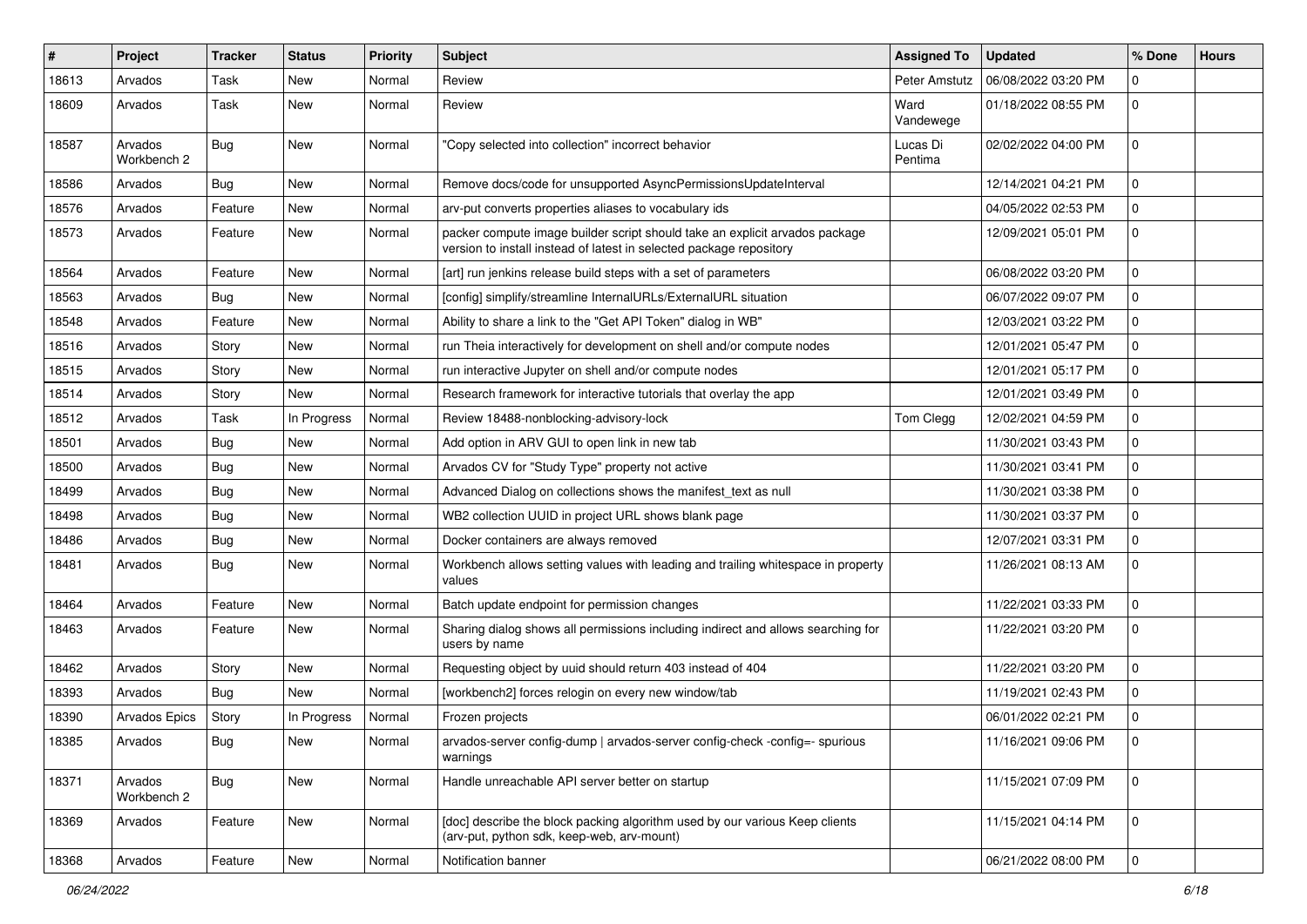| #     | Project              | <b>Tracker</b> | <b>Status</b> | <b>Priority</b> | Subject                                                                                     | <b>Assigned To</b> | <b>Updated</b>      | % Done      | <b>Hours</b> |
|-------|----------------------|----------------|---------------|-----------------|---------------------------------------------------------------------------------------------|--------------------|---------------------|-------------|--------------|
| 18362 | Arvados              | Story          | New           | Normal          | cwltest results for Arvados produces badges which can be linked to from<br>commonwl.org     |                    | 11/10/2021 05:41 PM | 0           |              |
| 18350 | <b>Arvados Epics</b> | Story          | New           | Normal          | Login cluster with only arvados-controller & no fallback to Rails                           |                    | 02/18/2022 10:00 PM | 0           |              |
| 18347 | Arvados              | Feature        | New           | Normal          | Cache negative token lookups in federation/OIDC                                             |                    | 11/23/2021 09:07 PM | 0           |              |
| 18345 | Arvados              | Bug            | <b>New</b>    | Normal          | Activity script crash                                                                       |                    | 11/23/2021 09:13 PM | 0           |              |
| 18342 | <b>Arvados Epics</b> | Story          | New           | Normal          | Stream Keep data to minimize latency and memory usage                                       |                    | 05/09/2022 03:21 PM | 0           |              |
| 18341 | Arvados              | Story          | New           | Normal          | "arvados-server init" can set up a single-node production cluster                           |                    | 11/08/2021 02:39 PM | 0           |              |
| 18338 | Arvados              | Story          | <b>New</b>    | Normal          | "arvados-server init" can use a local root CA to sign certificates                          |                    | 11/05/2021 03:27 PM | 0           |              |
| 18337 | Arvados Epics        | Story          | New           | Normal          | Easy install via OS package                                                                 |                    | 02/18/2022 09:56 PM | 0           |              |
| 18335 | Arvados              | Feature        | <b>New</b>    | Normal          | Export health checks as Prometheus metrics                                                  |                    | 11/04/2021 03:58 PM | 0           |              |
| 18334 | Arvados              | Bug            | New           | Normal          | Accept release info changes in docker recipes                                               |                    | 11/04/2021 03:23 PM | 0           |              |
| 18311 | Arvados              | Bug            | New           | Normal          | [cwl] test 221 in the 1.2 conformance suite is failing on singularity                       | Peter Amstutz      | 06/22/2022 02:56 PM | 0           |              |
| 18292 | Arvados              | Bug            | New           | Normal          | [cleanup] remove AssignNodeHostname from the configuration. Also from the<br>documentation. |                    | 10/22/2021 09:24 PM | 0           |              |
| 18291 | Arvados              | Task           | In Progress   | Normal          | Review 18287-external-url-defaults                                                          | Tom Clegg          | 10/22/2021 07:19 PM | 0           |              |
| 18280 | Arvados              | Bug            | New           | Normal          | Advanced Search in ARV PROD GUI non-functional                                              |                    | 10/20/2021 04:46 PM | 0           |              |
| 18279 | Arvados              | Bug            | New           | Normal          | Data Collection page on 2.3.0 rc2                                                           |                    | 10/20/2021 04:45 PM | 0           |              |
| 18278 | Arvados              | Bug            | New           | Normal          | [k8s] start using an ingress                                                                | Ward<br>Vandewege  | 11/09/2021 07:56 PM | 0           |              |
| 18266 | Arvados              | Bug            | New           | Normal          | Turn manual testing plan for WB2 into tickets to write cypress tests                        |                    | 06/22/2022 02:54 PM | 0           |              |
| 18262 | Arvados              | Bug            | New           | Normal          | [crunch-run] handle out-of-diskspace on the compute node better                             |                    | 10/08/2021 09:42 PM | 0           |              |
| 18255 | Arvados              | Story          | New           | Normal          | Proof of concept Arvados single-node AMI                                                    |                    | 10/06/2021 03:25 PM | 0           |              |
| 18241 | Arvados              | Story          | New           | Normal          | "NanoCPUs can not be set" Docker error                                                      |                    | 10/13/2021 03:13 PM | 0           |              |
| 18239 | Arvados              | Story          | New           | Normal          | Add Kubernetes testing to CI                                                                |                    | 11/09/2021 07:56 PM | 0           |              |
| 18235 | Arvados              | Task           | New           | Normal          | Review                                                                                      | Ward<br>Vandewege  | 11/10/2021 04:05 PM | 0           |              |
| 18234 | Arvados              | Task           | <b>New</b>    | Normal          | Review                                                                                      | Ward<br>Vandewege  | 11/10/2021 04:14 PM | 0           |              |
| 18227 | Arvados              | Task           | <b>New</b>    | Normal          | Review                                                                                      | Peter Amstutz      | 06/08/2022 03:19 PM | 0           |              |
| 18225 | Arvados              | Task           | In Progress   | Normal          | Review 18207-Workbench2-is-not-clearing-the-project-content-when-switching                  | Daniel Kutyła      | 01/06/2022 03:51 PM | $\mathbf 0$ |              |
| 18221 | Arvados              | Story          | In Progress   | Normal          | Test coverage plan for combinations of slurm/lsf/cloud singularity/docker                   |                    | 06/08/2022 03:19 PM | 0           |              |
| 18220 | Arvados              | <b>Bug</b>     | New           | Normal          | Support Docker ENTRYPOINT on Singularity in crunch-run                                      |                    | 09/29/2021 03:25 PM | $\mathbf 0$ |              |
| 18218 | Arvados              | Feature        | New           | Normal          | ARV GUI: perform operations on files selected via the filter                                |                    | 09/28/2021 08:30 PM | 0           |              |
| 18217 | Arvados              | Feature        | New           | Normal          | Enable file sorting in Data Collection                                                      |                    | 09/28/2021 07:45 PM | $\mathbf 0$ |              |
| 18214 | Arvados              | Bug            | New           | Normal          | global search results link to wb1 not wb2                                                   |                    | 09/28/2021 07:30 PM | 0           |              |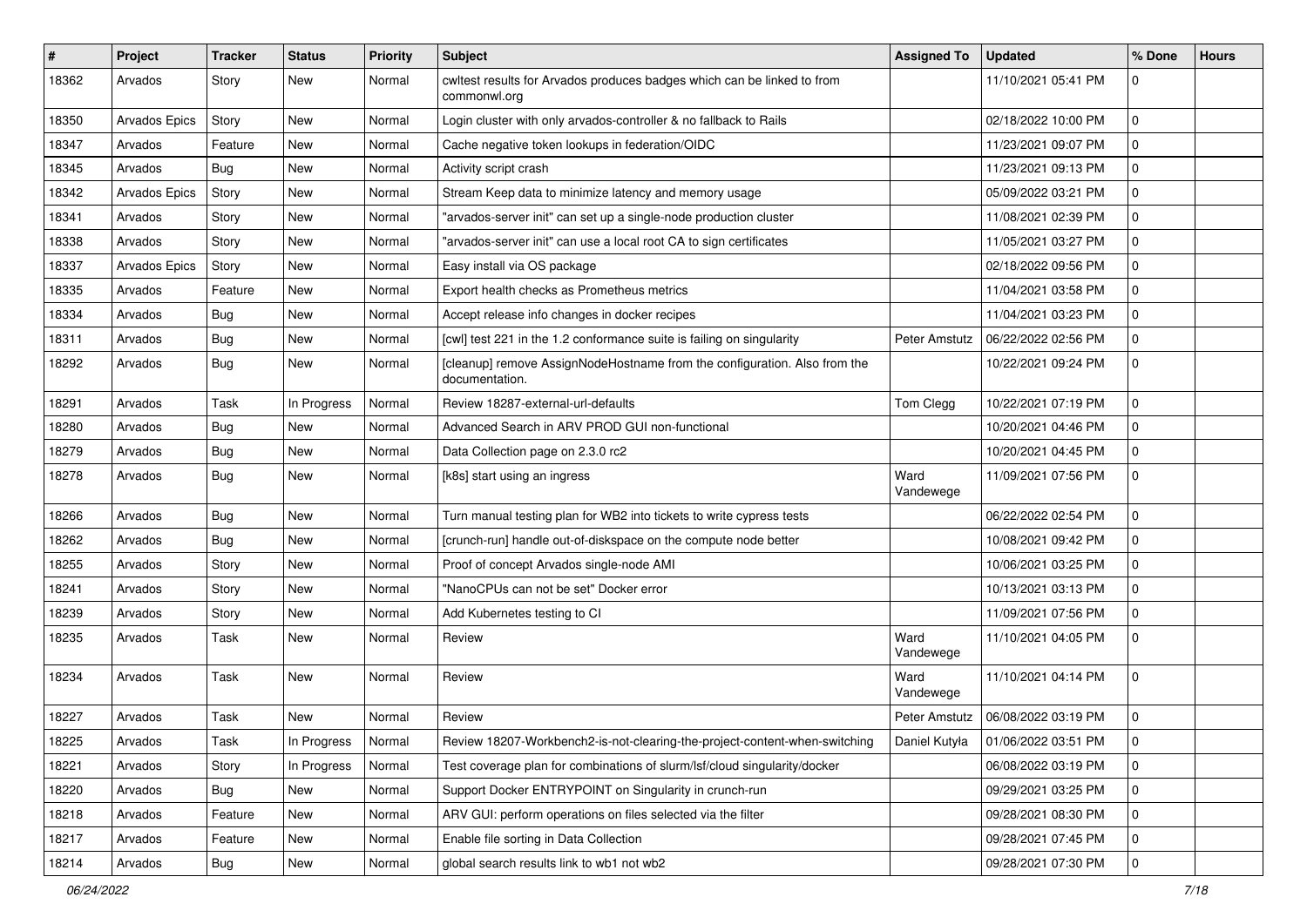| $\vert$ # | Project                | <b>Tracker</b> | <b>Status</b> | <b>Priority</b> | Subject                                                                                           | <b>Assigned To</b> | <b>Updated</b>      | % Done       | <b>Hours</b> |
|-----------|------------------------|----------------|---------------|-----------------|---------------------------------------------------------------------------------------------------|--------------------|---------------------|--------------|--------------|
| 18213     | Arvados                | Feature        | New           | Normal          | Arvados "display in new tab" shows outdated data                                                  |                    | 09/28/2021 07:28 PM | 0            |              |
| 18212     | Arvados                | Bug            | <b>New</b>    | Normal          | Read-only users can't open file in new tab                                                        |                    | 09/28/2021 07:27 PM | 0            |              |
| 18211     | Arvados                | Feature        | New           | Normal          | Should the Loading Progress bar always be shown?                                                  |                    | 09/28/2021 07:16 PM | $\mathbf{0}$ |              |
| 18210     | Arvados                | Bug            | New           | Normal          | Create Mountainduck Bookmark files not working                                                    |                    | 09/28/2021 07:14 PM | 0            |              |
| 18209     | Arvados                | Feature        | <b>New</b>    | Normal          | Re-run process on arvados throws error                                                            |                    | 09/28/2021 07:12 PM | 0            |              |
| 18208     | Arvados                | Bug            | New           | Normal          | Workbench2 search shows all sites even if just searching in one site                              |                    | 09/28/2021 07:09 PM | 0            |              |
| 18205     | Arvados                | Feature        | <b>New</b>    | Normal          | [api] [cloud] add live compute instance price to container record                                 |                    | 06/15/2022 02:45 PM | 0            |              |
| 18204     | Arvados                | Bug            | <b>New</b>    | Normal          | Workbench2 is missing a UI that shows which group a user is member of                             |                    | 09/27/2021 08:47 PM | 0            |              |
| 18202     | Arvados<br>Workbench 2 | Bug            | New           | Normal          | User Attributes Dialog are incorrectly displayed                                                  |                    | 09/27/2021 08:36 PM | 0            |              |
| 18201     | Arvados<br>Workbench 2 | Bug            | New           | Normal          | "Shared with me" Tree keeps expanding even if I closed it intentionally                           |                    | 09/27/2021 08:28 PM | 0            |              |
| 18200     | Arvados<br>Workbench 2 | Bug            | <b>New</b>    | Normal          | Different content size of collection & files in wb2 vs wb                                         |                    | 09/27/2021 08:17 PM | 0            |              |
| 18199     | Arvados                | Bug            | <b>New</b>    | Normal          | Issue with sharing settings of "open access" new projects                                         |                    | 09/27/2021 07:58 PM | 0            |              |
| 18198     | Arvados                | Bug            | New           | Normal          | "copy selected files into collection" function in WB2 extremely slow                              |                    | 09/27/2021 07:45 PM | 0            |              |
| 18197     | Arvados                | Feature        | New           | Normal          | add search option to input selection when running a workflow                                      |                    | 09/27/2021 07:41 PM | 0            |              |
| 18196     | Arvados                | Feature        | New           | Normal          | expose saved searches as browsing option on the left side                                         |                    | 09/27/2021 07:39 PM | 0            |              |
| 18194     | Arvados                | Feature        | New           | Normal          | "Release" as search option                                                                        |                    | 09/27/2021 07:35 PM | $\mathbf{0}$ |              |
| 18193     | Arvados                | Feature        | New           | Normal          | Multi-select collections and projects to delete them                                              |                    | 09/27/2021 07:14 PM | 0            |              |
| 18192     | Arvados                | <b>Bug</b>     | <b>New</b>    | Normal          | Advanced search is showing ROX IDs in the search field syntax instead of clear<br>values          |                    | 09/27/2021 07:13 PM | 0            |              |
| 18191     | Arvados                | Bug            | <b>New</b>    | Normal          | [doc] the compute node image doc does not take releases into account                              |                    | 09/24/2021 09:50 PM | $\mathbf 0$  |              |
| 18182     | Arvados                | Feature        | New           | Normal          | Parameter on get_permissions API to return every user and group with<br>permissions               |                    | 11/24/2021 04:15 PM | 0            |              |
| 18181     | Arvados                | Feature        | <b>New</b>    | Normal          | Ability to specify a % of compute instance price that user is willing to go over<br>from cheapest |                    | 09/22/2021 04:06 PM | 0            |              |
| 18179     | Arvados Epics          | Story          | New           | Normal          | Better spot instance support                                                                      |                    | 03/23/2022 01:47 PM | 0            |              |
| 18174     | Arvados                | Feature        | <b>New</b>    | Normal          | [servers] add logging with automatic rotation to user-specified directory                         |                    | 09/21/2021 09:08 PM | 0            |              |
| 18170     | Arvados                | Bug            | New           | Normal          | Display of long names can be improved on WB2                                                      |                    | 09/20/2021 06:19 PM | $\Omega$     |              |
| 18168     | Arvados                | Bug            | New           | Normal          | Workbench2 Trash is not listing all trashed items                                                 |                    | 09/20/2021 06:14 PM | 0            |              |
| 18167     | Arvados                | Bug            | New           | Normal          | Files in collection are not sorted                                                                |                    | 09/20/2021 05:38 PM | $\mathbf 0$  |              |
| 18166     | Arvados                | Bug            | New           | Normal          | [Release] Auto-sync the arvados gem dependencies on RailsAPI and<br>Workbench1                    |                    | 11/10/2021 04:14 PM | $\mathbf{0}$ |              |
| 18165     | Arvados                | Feature        | New           | Normal          | Whole-collection search in new collection viewer                                                  |                    | 09/20/2021 02:43 PM | $\mathbf{0}$ |              |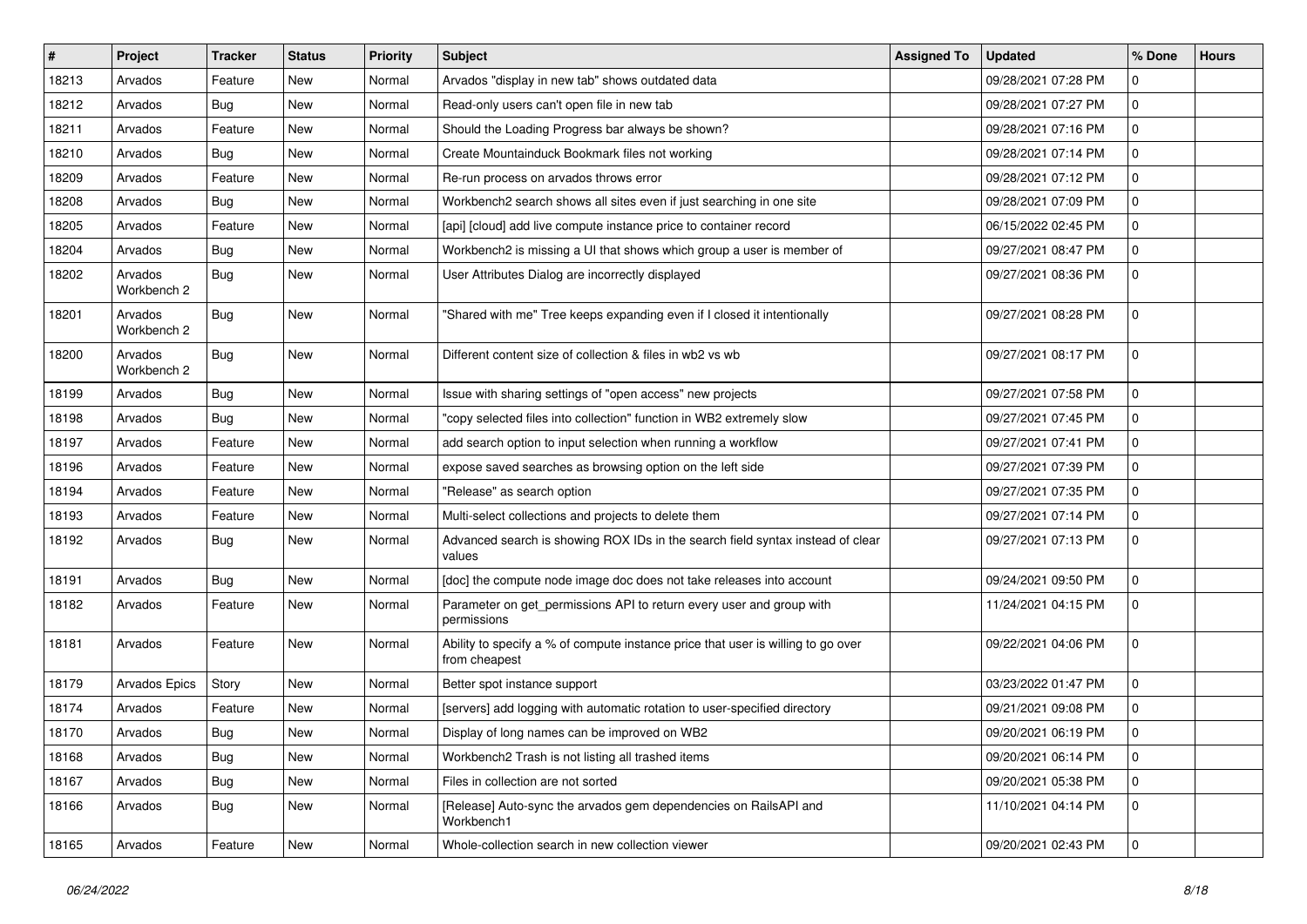| #     | Project              | <b>Tracker</b> | <b>Status</b> | <b>Priority</b> | Subject                                                                                                                   | <b>Assigned To</b>  | <b>Updated</b>      | % Done       | <b>Hours</b> |
|-------|----------------------|----------------|---------------|-----------------|---------------------------------------------------------------------------------------------------------------------------|---------------------|---------------------|--------------|--------------|
| 18163 | Arvados              | Feature        | New           | Normal          | [Crunch] add CWL extension to limit the number of concurrently running jobs<br>during a scatter                           |                     | 01/10/2022 03:42 PM | 0            |              |
| 18161 | Arvados              | Bug            | New           | Normal          | [a-d-c] the arvados_dispatchcloud_queue_entries prometheus metric should<br>report actual instance types                  |                     | 09/16/2021 04:41 PM | 0            |              |
| 18150 | Arvados              | Story          | <b>New</b>    | Normal          | Document configuration items for customizing text in Workbench                                                            |                     | 09/15/2021 01:31 PM | 0            |              |
| 18125 | Arvados              | Feature        | New           | Normal          | [deployment][provision][documentation] explain how to use a custom/existing<br>postgresql RDBMS                           | Javier Bértoli      | 09/13/2021 10:12 PM | 0            |              |
| 18124 | Arvados              | Feature        | New           | Normal          | User edit page                                                                                                            |                     | 09/13/2021 10:05 PM | 0            |              |
| 18118 | Arvados              | Bug            | New           | Normal          | investigate separate socket timeouts waiting for connection and HTTP response<br>in Python SDK                            |                     | 09/08/2021 03:22 PM | $\Omega$     |              |
| 18117 | Arvados              | Story          | In Progress   | Normal          | Sample tracker                                                                                                            |                     | 09/08/2021 02:02 PM | 0            |              |
| 18114 | Arvados              | Bug            | New           | Normal          | [a-d-c] slow down retries when CreateInstance returns non-quota/non-throttle<br>errors                                    |                     | 09/07/2021 06:11 PM | 0            |              |
| 18101 | Arvados              | Bug            | New           | Normal          | [a-d-c] [AWS] add option to spin up (spot) instances in more/all availability zones<br>in the region                      |                     | 09/03/2021 08:16 PM | $\Omega$     |              |
| 18075 | Arvados              | Bug            | New           | Normal          | arvados-dispatch-cloud should respect Containers.MaxComputeVMs                                                            |                     | 08/30/2021 07:33 PM | 0            |              |
| 18071 | Arvados              | Feature        | New           | Normal          | Use postgresql advisory locks to prevent concurrent dispatcher / keep-balance<br>processes                                |                     | 08/26/2021 05:55 PM | 0            |              |
| 18047 | <b>Arvados Epics</b> | Story          | New           | Normal          | Faceted search of metadata                                                                                                |                     | 02/18/2022 10:02 PM | $\mathbf{0}$ |              |
| 18041 | Arvados              | Task           | New           | Normal          | Review                                                                                                                    | Peter Amstutz       | 06/15/2022 02:35 PM | 0            |              |
| 18019 | Arvados              | Bug            | <b>New</b>    | Normal          | [deployment][arvados-formula] selinux breaks many installation steps                                                      |                     | 08/12/2021 06:31 PM | 0            |              |
| 18016 | Arvados              | Bug            | New           | Normal          | [api] remove unused last_used_at and last_used_by_ip_address columns on<br>api_client_authorizations table                |                     | 08/12/2021 02:52 PM | $\Omega$     |              |
| 18011 | Arvados              | Bug            | <b>New</b>    | Normal          | [packaging][centos7] systemctl daemon-reload should be run by the post-inst<br>script when upgrading packages on centos 7 |                     | 08/13/2021 12:07 AM | 0            |              |
| 18009 | Arvados              | Bug            | New           | Normal          | [controller] always returns an empty "unsigned_manifest_text" field for<br>collections                                    |                     | 08/11/2021 05:15 PM | 0            |              |
| 18008 | Arvados              | Bug            | New           | Normal          | [api] reqid not always being recorded in the api server log                                                               |                     | 08/11/2021 05:06 PM | 0            |              |
| 18000 | Arvados              | Bug            | New           | Normal          | [deduplicationreport] negative number in the "saved by Keep deduplication"<br>report                                      |                     | 08/10/2021 01:27 PM | 0            |              |
| 17993 | Arvados              | Feature        | New           | Normal          | [deduplication-report] supports storage classes                                                                           |                     | 11/23/2021 09:26 PM | 0            |              |
| 17991 | Arvados              | Task           | In Progress   | Normal          | Review #17990 arvados-formula:commit:1ad296f, branch<br>17990-add-rvm-to-ubuntu1804                                       | Ward<br>Vandewege   | 08/09/2021 12:14 PM | $\Omega$     |              |
| 17988 | Arvados              | Feature        | New           | Normal          | Enforce memory limits using Singularity + cloud                                                                           |                     | 06/22/2022 02:55 PM | $\mathbf 0$  |              |
| 17981 | Arvados              | Feature        | New           | Normal          | Hint to set properties on output collection based on workflow input or output<br>parameter values                         |                     | 08/05/2021 01:51 PM | $\mathbf{0}$ |              |
| 17969 | Arvados              | Support        | New           | Normal          | Investigate plugins for redmine templates                                                                                 | Lucas Di<br>Pentima | 08/31/2021 07:29 PM | $\mathbf 0$  |              |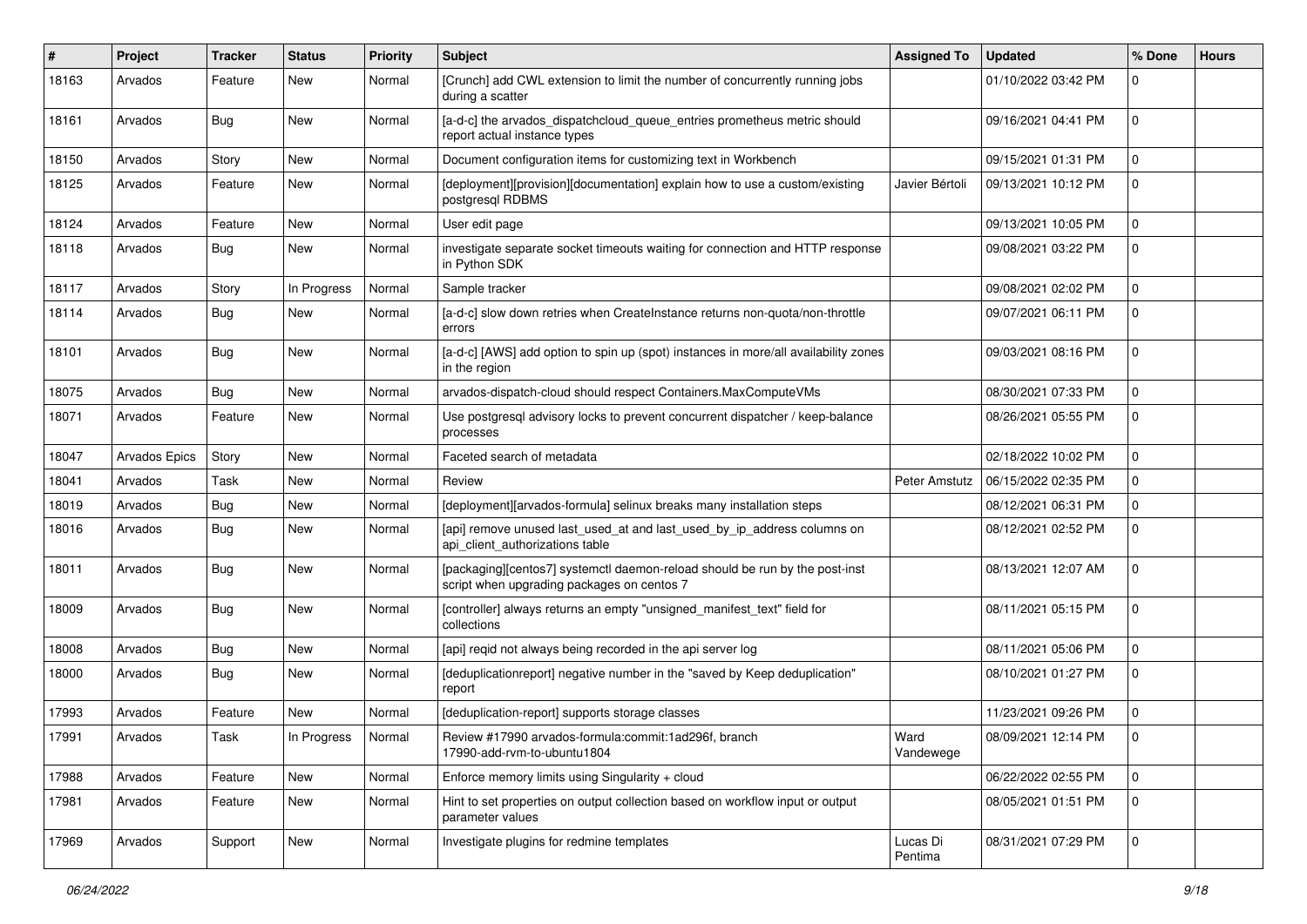| $\vert$ # | Project       | <b>Tracker</b> | <b>Status</b> | <b>Priority</b> | Subject                                                                                                                     | <b>Assigned To</b>  | <b>Updated</b>      | % Done       | <b>Hours</b> |
|-----------|---------------|----------------|---------------|-----------------|-----------------------------------------------------------------------------------------------------------------------------|---------------------|---------------------|--------------|--------------|
| 17953     | Arvados       | Story          | New           | Normal          | [api] Remove unused "node" object                                                                                           |                     | 11/23/2021 09:28 PM | 0            |              |
| 17950     | Arvados       | Task           | <b>New</b>    | Normal          | review 17949-add-bullseye                                                                                                   |                     | 07/29/2021 07:26 PM | 0            |              |
| 17946     | Arvados       | Feature        | New           | Normal          | design: add complex structures to structured vocabulary                                                                     |                     | 11/02/2021 05:12 PM | 0            |              |
| 17945     | Arvados       | Feature        | New           | Normal          | design: Add type checking to the structured vocabulary                                                                      |                     | 11/02/2021 05:13 PM | 0            |              |
| 17942     | Arvados       | Bug            | <b>New</b>    | Normal          | [arv-mount] requests manifest text multiple times when mounting collection                                                  |                     | 08/09/2021 03:41 PM | 0            |              |
| 17941     | Arvados       | <b>Bug</b>     | New           | Normal          | [ws] memory management issues                                                                                               |                     | 08/09/2021 03:40 PM | 0            |              |
| 17940     | Arvados       | Bug            | <b>New</b>    | Normal          | [controller] memory management issues                                                                                       |                     | 08/09/2021 03:40 PM | 0            |              |
| 17938     | Arvados       | Bug            | <b>New</b>    | Normal          | [deployment][arvados-formula] shell node centos-7 packages                                                                  | Javier Bértoli      | 07/23/2021 07:08 PM | 0            |              |
| 17937     | Arvados       | Bug            | New           | Normal          | [workbench] uploader is hardcoded to X-Keep-Desired-Replicas: 2                                                             |                     | 08/13/2021 04:40 AM | 0            |              |
| 17931     | Arvados       | Task           | <b>New</b>    | Normal          | Review                                                                                                                      | Lucas Di<br>Pentima | 08/05/2021 03:27 PM | 0            |              |
| 17919     | Arvados       | Task           | New           | Normal          | investigate                                                                                                                 | Peter Amstutz       | 06/22/2022 02:56 PM | 0            |              |
| 17918     | Arvados       | Bug            | <b>New</b>    | Normal          | cwltool 'id' changes packing behavior                                                                                       | Peter Amstutz       | 06/22/2022 02:56 PM | 0            |              |
| 17910     | Arvados       | Task           | New           | Normal          | investigate                                                                                                                 | Peter Amstutz       | 01/19/2022 02:17 PM | 0            |              |
| 17909     | Arvados       | Task           | <b>New</b>    | Normal          | investigate                                                                                                                 | Peter Amstutz       | 06/22/2022 02:56 PM | 0            |              |
| 17878     | Arvados       | Bug            | New           | Normal          | [container shell] confusing error "channel 3: bad ext data" when forwarding tcp<br>traffic into a container with API: false |                     | 07/08/2021 05:21 PM | 0            |              |
| 17876     | Arvados       | Task           | <b>New</b>    | Normal          | Review                                                                                                                      | Ward<br>Vandewege   | 06/22/2022 02:56 PM | 0            |              |
| 17875     | Arvados       | Task           | <b>New</b>    | Normal          | Review                                                                                                                      | Peter Amstutz       | 06/22/2022 02:56 PM | 0            |              |
| 17859     | Arvados       | Bug            | New           | Normal          | When @AutoSetupNewUsers: true@ new users' username is added as email                                                        |                     | 08/02/2021 12:23 PM | 0            |              |
| 17849     | Arvados Epics | Story          | <b>New</b>    | Normal          | FUSE driver v2                                                                                                              |                     | 05/09/2022 03:22 PM | 0            |              |
| 17848     | Arvados Epics | Story          | In Progress   | Normal          | Improve a-c-r usability                                                                                                     |                     | 06/01/2022 02:14 PM | 0            |              |
| 17846     | Arvados       | Bug            | New           | Normal          | [tutorial] inconsistencies/roadbumps                                                                                        | Ward<br>Vandewege   | 06/22/2022 02:56 PM | 0            |              |
| 17845     | Arvados       | Bug            | <b>New</b>    | Normal          | [tutorial] reuse is not working                                                                                             |                     | 06/22/2022 02:56 PM | 0            |              |
| 17838     | Arvados       | Feature        | New           | Normal          | Create filter group from advanced search                                                                                    |                     | 08/05/2021 03:27 PM | $\mathbf{0}$ |              |
| 17827     | Arvados       | Feature        | New           | Normal          | [deployment][provision] rename the *_TAG variables to *_FORMULA_TAG                                                         |                     | 06/21/2021 06:17 PM | 0            |              |
| 17826     | Arvados       | Feature        | New           | Normal          | Mark individual collections with permission to download through keep-web.                                                   |                     | 08/10/2021 05:35 PM | 0            |              |
| 17814     | Arvados       | Feature        | New           | Normal          | Send "invite" or "friend request" to connect with other users                                                               |                     | 08/06/2021 09:51 PM | 0            |              |
| 17807     | Arvados       | Feature        | <b>New</b>    | Normal          | keep-web supports login flow                                                                                                |                     | 06/22/2022 03:32 PM | 0            |              |
| 17805     | Arvados       | Feature        | In Progress   | Normal          | [fuse] access containers and container_requests through by_id directory in sitefs                                           | Tom Clegg           | 12/08/2021 07:44 PM | $\mathbf 0$  |              |
| 17786     | Arvados       | Bug            | New           | Normal          | [deployment][webshell][shellinabox] centos 7's shellinabox is not pam-enabled                                               |                     | 07/09/2021 07:29 PM | 0            |              |
| 17780     | Arvados       | Bug            | New           | Normal          | [a-d-c] when toggling UsePreemptibleInstances, existing containers that are<br>runnable generate lots of errors             |                     | 07/06/2021 09:07 PM | 0            |              |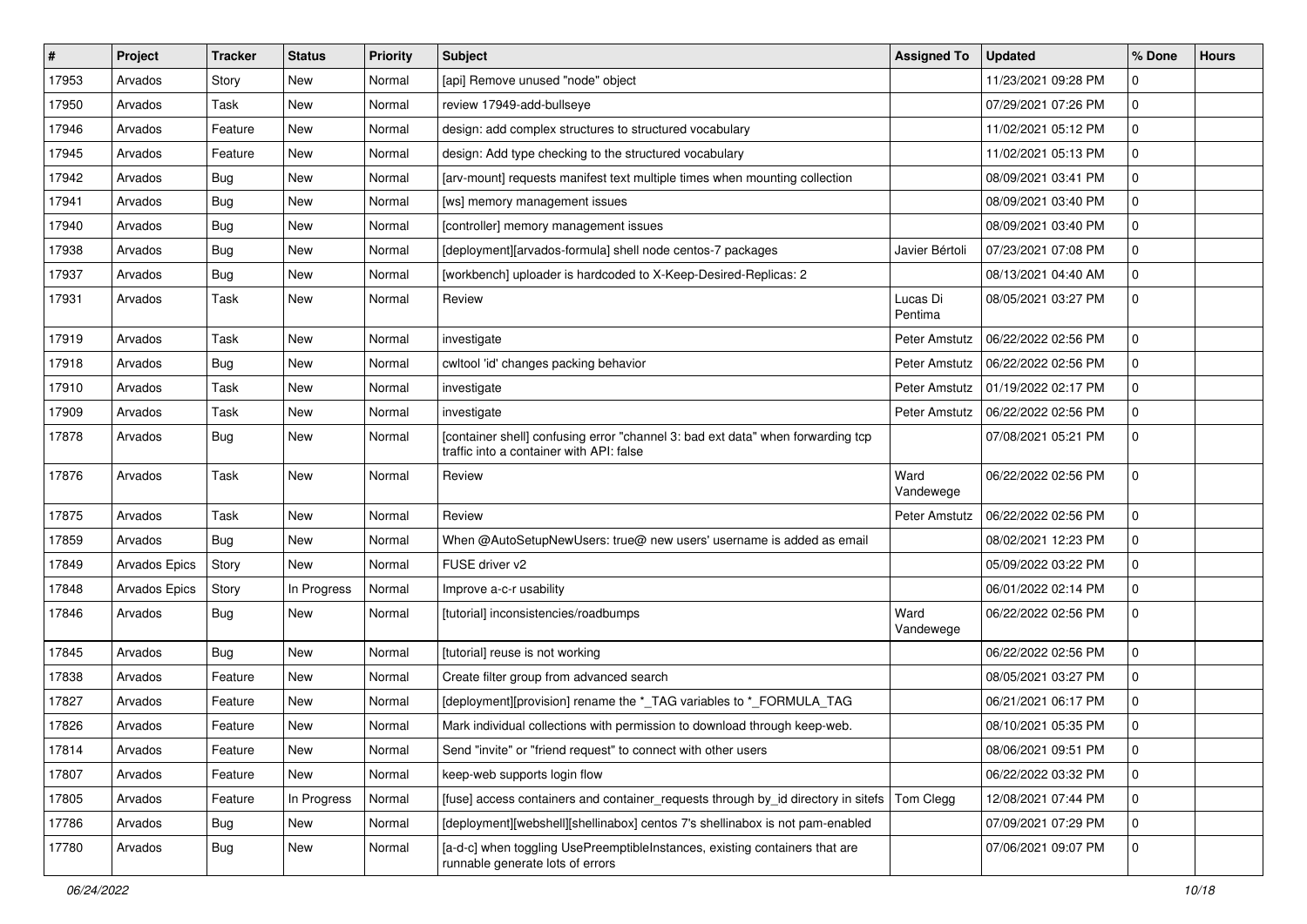| #     | Project              | <b>Tracker</b> | <b>Status</b> | <b>Priority</b> | Subject                                                                                                                                       | <b>Assigned To</b> | <b>Updated</b>      | % Done       | <b>Hours</b> |
|-------|----------------------|----------------|---------------|-----------------|-----------------------------------------------------------------------------------------------------------------------------------------------|--------------------|---------------------|--------------|--------------|
| 17775 | Arvados              | <b>Bug</b>     | New           | Normal          | [a-d-c] the user should be able to see when preemptible nodes get shut down<br>and the running container requeued                             |                    | 12/14/2021 09:01 PM | 0            |              |
| 17773 | Arvados              | Feature        | New           | Normal          | support token OIDC token introspection                                                                                                        |                    | 06/08/2021 05:21 PM | 0            |              |
| 17772 | Arvados              | Feature        | New           | Normal          | use subject identifier (username etc) in "identity_url" instead of "email" for login                                                          |                    | 01/31/2022 04:22 PM | 0            |              |
| 17771 | Arvados              | <b>Bug</b>     | <b>New</b>    | Normal          | [a-d-c] when a cluster supports preemptible nodes, there should be a knob to<br>allow the user to choose the use of preemptible nodes, or not |                    | 07/06/2021 09:08 PM | 0            |              |
| 17768 | Arvados              | Feature        | New           | Normal          | Special file/path in collection that indicates a folder shouldn't be expanded by<br>default                                                   |                    | 06/07/2021 02:45 PM | 0            |              |
| 17764 | Arvados              | Bug            | <b>New</b>    | Normal          | [arv-put] progress update does not refresh frequently enough                                                                                  |                    | 07/06/2021 09:08 PM | $\Omega$     |              |
| 17759 | Arvados              | Bug            | <b>New</b>    | Normal          | [Keep] azure blob driver 404 errors are weird                                                                                                 |                    | 07/06/2021 09:08 PM | 0            |              |
| 17751 | Arvados              | Feature        | New           | Normal          | [arvados-dispatch-cloud] expose rate-limiting condition in metrics                                                                            | Nico César         | 06/02/2021 08:02 PM | $\mathbf 0$  |              |
| 17746 | Arvados              | Bug            | New           | Normal          | Long lines in the WB2 logs are wrapped messing up the viewport                                                                                |                    | 06/01/2021 09:50 PM | 0            |              |
| 17745 | Arvados              | Bug            | New           | Normal          | [config] arvados-server config-dump with ec2 driver has confusing output                                                                      |                    | 07/06/2021 09:08 PM | 0            |              |
| 17741 | Arvados              | Bug            | New           | Normal          | Golang SDK CollectionFileSystem uses time.Now() as default Last-Modified for<br>all collections identified by portable data hash              |                    | 06/04/2021 03:30 PM | 0            |              |
| 17718 | Arvados              | Story          | New           | Normal          | Standalone JWT token support for OIDC                                                                                                         |                    | 06/08/2021 05:21 PM | $\mathbf{0}$ |              |
| 17701 | <b>Arvados Epics</b> | Story          | <b>New</b>    | Normal          | WB2 usable on small screens / mobile                                                                                                          |                    | 02/18/2022 10:01 PM | 0            |              |
| 17699 | Arvados              | Story          | In Progress   | Normal          | Design new keepstore internal architecture that supports efficient streaming &<br>range requests                                              | Tom Clegg          | 09/28/2021 07:41 PM | 0            |              |
| 17695 | Arvados              | Feature        | In Progress   | Normal          | [costanalyzer] make an accurate report for spot instances on AWS                                                                              |                    | 09/22/2021 08:47 PM | $\mathbf 0$  |              |
| 17694 | Arvados              | Feature        | New           | Normal          | [Keep][keep-web] improve observability of buffer cache                                                                                        |                    | 05/18/2021 08:32 PM | 0            |              |
| 17693 | Arvados              | Feature        | New           | Normal          | [keep-web] Improve cache efficiency for a mix of fast and slow clients                                                                        |                    | 05/18/2021 08:20 PM | 0            |              |
| 17684 | Arvados              | Feature        | New           | Normal          | [deployment][arvados-formula] add sudo examples to use arvados as a pam<br>source for shell nodes                                             |                    | 07/06/2021 09:11 PM | $\Omega$     |              |
| 17681 | Arvados              | Bug            | New           | Normal          | [controller] seems to have a really long timeout for its db connection                                                                        |                    | 06/08/2021 05:52 PM | 0            |              |
| 17674 | Arvados              | Bug            | <b>New</b>    | Normal          | add profiling infrastructure to Rails API server                                                                                              |                    | 06/08/2021 05:53 PM | 0            |              |
| 17669 | Arvados              | Task           | In Progress   | Normal          | Review                                                                                                                                        | Tom Clegg          | 12/07/2021 12:47 AM | $\mathbf 0$  |              |
| 17660 | Arvados              | Task           | In Progress   | Normal          | Review 17209-http-forward                                                                                                                     | Ward<br>Vandewege  | 05/11/2021 07:10 PM | $\Omega$     |              |
| 17628 | Arvados              | Task           | In Progress   | Normal          | 15. push arvbox-demo image                                                                                                                    |                    | 06/09/2021 03:47 PM | 0            |              |
| 17613 | Arvados              | Feature        | New           | Normal          | "created_by_uuid" field                                                                                                                       |                    | 05/05/2021 03:49 PM | 0            |              |
| 17597 | Arvados              | Bug            | New           | Normal          | [keep-web] Improve error response when AnonymousUserToken not configured<br>and no token provided by client                                   |                    | 04/28/2021 06:24 PM | $\mathbf{0}$ |              |
| 17586 | Arvados              | Feature        | <b>New</b>    | Normal          | Merge collections                                                                                                                             |                    | 04/26/2021 02:32 PM | $\mathbf 0$  |              |
| 17584 | Arvados              | <b>Bug</b>     | New           | Normal          | Permission dialog should indicate that permissions are inherited                                                                              |                    | 04/26/2021 02:11 PM | $\mathbf{0}$ |              |
| 17581 | Arvados              | Feature        | New           | Normal          | Improvement: hierarchy in workflow selection in WB2                                                                                           |                    | 04/23/2021 01:56 PM | $\mathbf 0$  |              |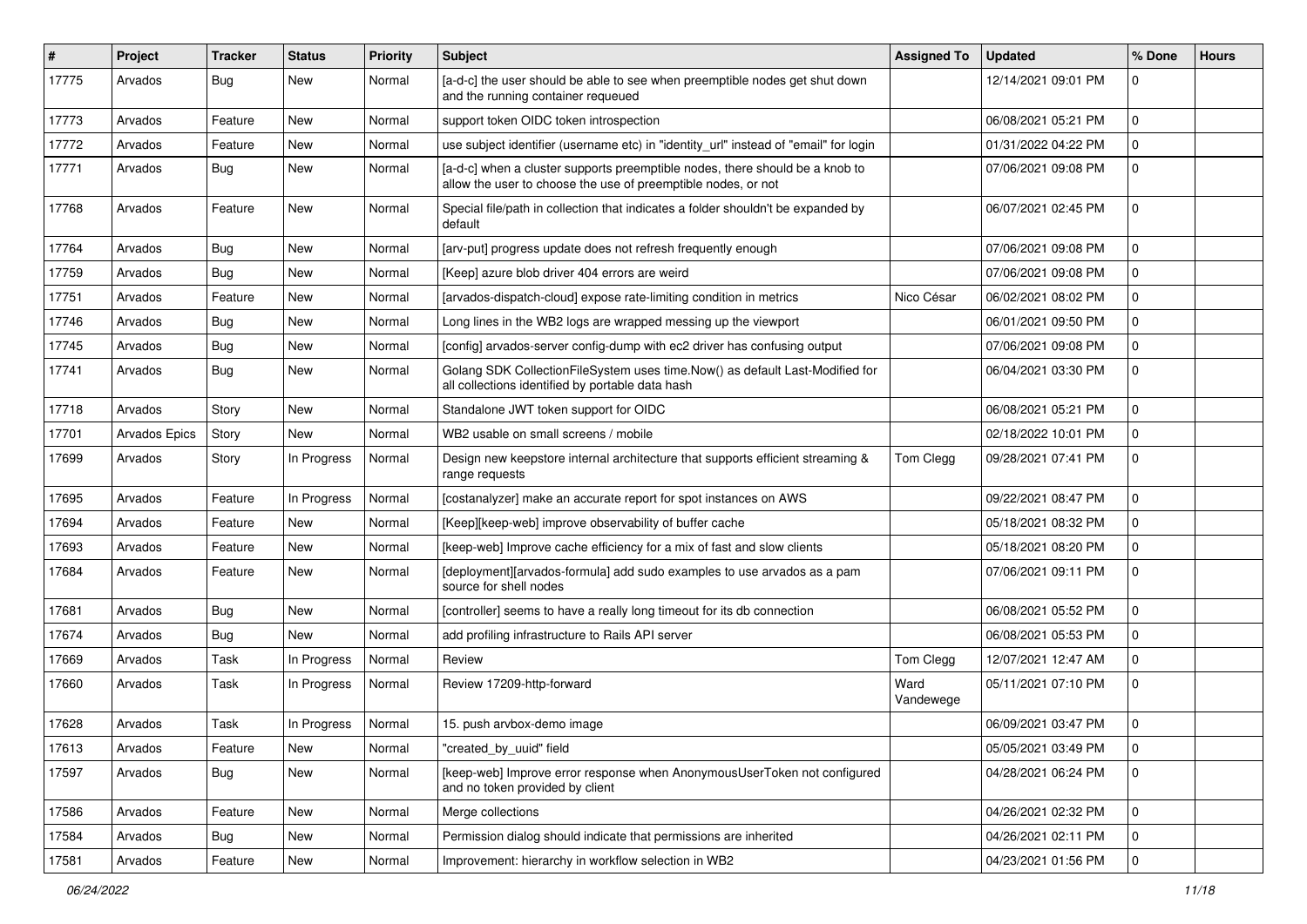| #     | Project                | <b>Tracker</b> | <b>Status</b> | <b>Priority</b> | Subject                                                                                                                  | <b>Assigned To</b> | <b>Updated</b>      | % Done      | <b>Hours</b> |
|-------|------------------------|----------------|---------------|-----------------|--------------------------------------------------------------------------------------------------------------------------|--------------------|---------------------|-------------|--------------|
| 17580 | Arvados                | Bug            | New           | Normal          | multi-select for inputs in workflow doesn't work anymore                                                                 |                    | 04/23/2021 01:55 PM | 0           |              |
| 17578 | Arvados                | Bug            | <b>New</b>    | Normal          | Global search results presentation in WB2                                                                                |                    | 04/23/2021 01:51 PM | 0           |              |
| 17577 | Arvados                | Bug            | <b>New</b>    | Normal          | Current description not shown under Edit Project                                                                         |                    | 04/22/2021 06:55 AM | 0           |              |
| 17576 | Arvados                | Bug            | <b>New</b>    | Normal          | Copy collection link includes style                                                                                      |                    | 04/22/2021 06:54 AM | 0           |              |
| 17575 | Arvados                | Bug            | <b>New</b>    | Normal          | "Shared with me" Tree keeps expanding even if I closed it intentionally                                                  |                    | 04/22/2021 06:51 AM | 0           |              |
| 17561 | Arvados                | Bug            | <b>New</b>    | Normal          | [arvados-dispatch-cloud] inst.SetTags() and inst.Destroy() should respect<br>rate-limiting responses from cloud provider |                    | 06/02/2021 08:02 PM | 0           |              |
| 17557 | Arvados                | <b>Task</b>    | <b>New</b>    | Normal          | Review                                                                                                                   |                    | 07/07/2021 06:59 PM | 0           |              |
| 17556 | Arvados                | <b>Task</b>    | In Progress   | Normal          | Review 16997-sort-config-for-diff                                                                                        | Tom Clegg          | 04/28/2021 03:32 PM | 0           |              |
| 17555 | Arvados                | <b>Task</b>    | In Progress   | Normal          | Review<br>16971-Issues-with-Project-and-Collection-name-description-not-being-saved-sh<br>own                            | Daniel Kutyła      | 06/24/2021 08:21 PM | 0           |              |
| 17554 | Arvados                | <b>Task</b>    | <b>New</b>    | Normal          | Review                                                                                                                   |                    | 07/07/2021 06:59 PM | 0           |              |
| 17536 | Arvados                | Task           | <b>New</b>    | Normal          | Review                                                                                                                   | Peter Amstutz      | 04/28/2021 03:55 PM | 0           |              |
| 17520 | Arvados                | Feature        | New           | Normal          | Option to delete a container and all associated child containers, logs and<br>outputs.                                   |                    | 04/07/2021 03:17 PM | 0           |              |
| 17519 | Arvados<br>Workbench 2 | <b>Task</b>    | <b>New</b>    | Normal          | Update workbench1's link from the "Current token" dialog to take the user<br>directly to wb2's "Get API token" dialog.   |                    | 07/06/2021 09:08 PM | 0           |              |
| 17518 | Arvados<br>Workbench 2 | Feature        | <b>New</b>    | Normal          | Workbench2 lets users auto-login and access dialogs through direct links                                                 |                    | 07/06/2021 09:08 PM | 0           |              |
| 17510 | Arvados                | Feature        | New           | Normal          | Create filter group based on an advanced search query in the UI                                                          |                    | 09/10/2021 01:33 PM | 0           |              |
| 17502 | Arvados                | Task           | In Progress   | Normal          | need help finding docker contain to run correct java version for PharmCAT                                                | Ward<br>Vandewege  | 04/02/2021 01:51 PM | 0           |              |
| 17494 | Arvados                | Bug            | New           | Normal          | Still updating users from login cluster when nothing changed                                                             |                    | 03/22/2021 04:00 PM | 0           |              |
| 17490 | Arvados                | Feature        | <b>New</b>    | Normal          | [workbench2] make filter groups creatable/editable                                                                       |                    | 07/06/2021 09:08 PM | 0           |              |
| 17483 | Arvados                | <b>Task</b>    | <b>New</b>    | Normal          | Review                                                                                                                   |                    | 04/14/2021 07:47 PM | 0           |              |
| 17478 | Arvados                | Story          | New           | Normal          | Port Rails controller and integration tests for Groups to controller                                                     |                    | 06/08/2021 05:55 PM | 0           |              |
| 17477 | Arvados                | Task           | <b>New</b>    | Normal          | document arv-bash                                                                                                        |                    | 03/17/2021 02:47 PM | 0           |              |
| 17472 | Arvados                | Story          | In Progress   | Normal          | Architecture for displaying container metrics in workbench                                                               | Tom Clegg          | 12/16/2021 04:29 PM | 0           |              |
| 17468 | Arvados                | Feature        | New           | Normal          | [controller] Skip repetitive OIDC UserInfo calls if access token validates as an ID<br>token                             |                    | 07/06/2021 09:11 PM | 0           |              |
| 17461 | Arvados                | Feature        | New           | Normal          | Flag to make turn file format mismatches from an error to a warning                                                      | Jiayong Li         | 04/14/2021 07:47 PM | $\mathbf 0$ |              |
| 17459 | Arvados                | Task           | New           | Normal          | Review                                                                                                                   | Peter Amstutz      | 02/23/2022 03:13 PM | 0           |              |
| 17456 | Arvados                | Task           | <b>New</b>    | Normal          | Review                                                                                                                   | Peter Amstutz      | 05/04/2022 03:19 PM | 0           |              |
| 17434 | Arvados                | Bug            | New           | High            | project not shown in hierarchy on the left of wb2                                                                        |                    | 03/15/2021 02:35 PM | $\mathbf 0$ |              |
| 17433 | Arvados                | <b>Bug</b>     | New           | Normal          | Long picklists hide typing field in WB2                                                                                  |                    | 03/01/2021 09:06 PM | 0           |              |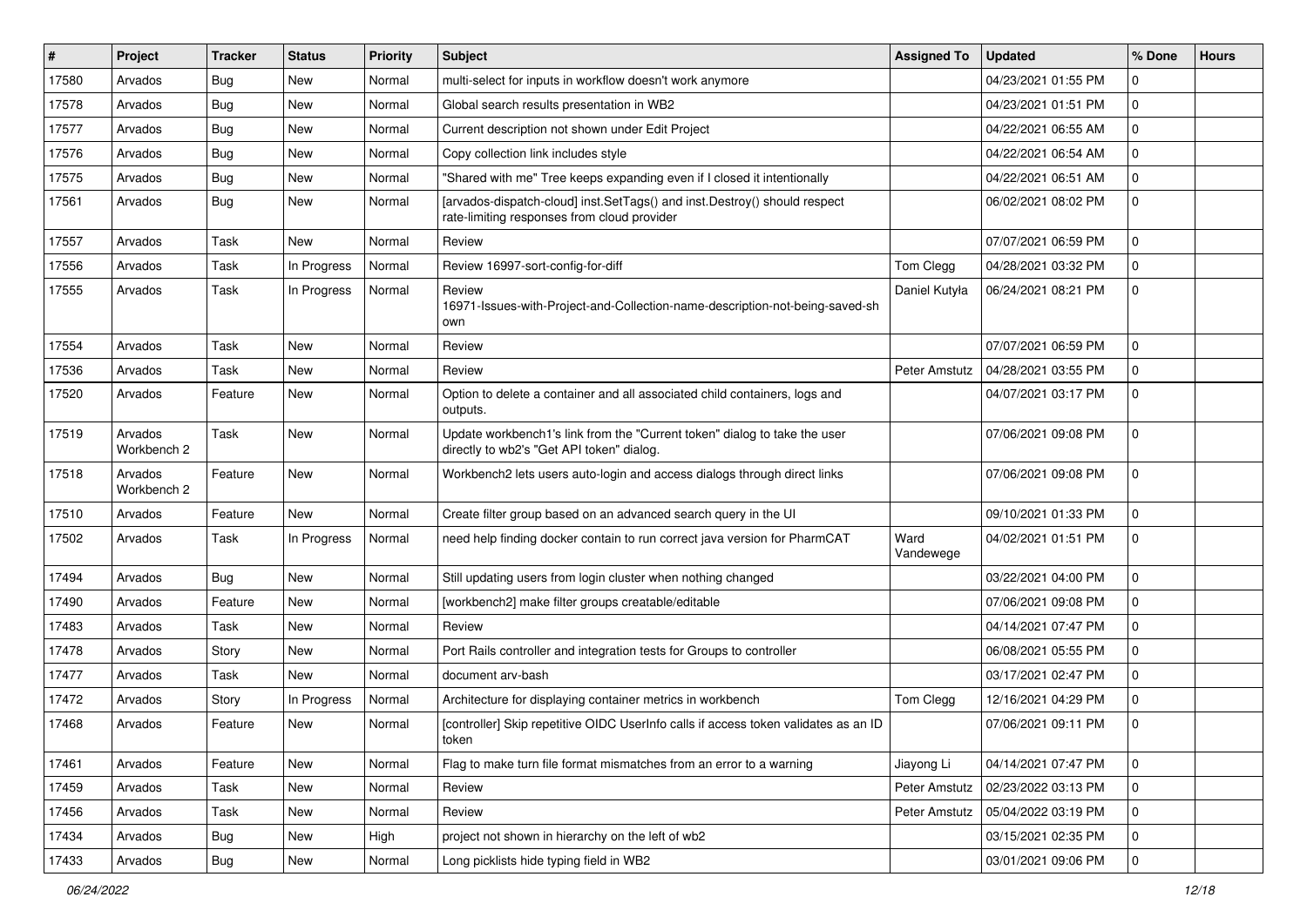| #     | Project                | <b>Tracker</b> | <b>Status</b> | <b>Priority</b> | <b>Subject</b>                                                                                                                      | <b>Assigned To</b>  | <b>Updated</b>      | % Done       | <b>Hours</b> |
|-------|------------------------|----------------|---------------|-----------------|-------------------------------------------------------------------------------------------------------------------------------------|---------------------|---------------------|--------------|--------------|
| 17428 | Arvados                | Bug            | New           | Normal          | [deployment] arvados-api-server fails to re-install/upgrade if the postgresql-client<br>and the server versions differ              |                     | 07/06/2021 09:08 PM | 0            |              |
| 17424 | Arvados                | Bug            | New           | Normal          | [API] group contents endpoint edge cases with filter on uuid                                                                        |                     | 03/08/2021 08:48 PM | $\mathbf{0}$ |              |
| 17420 | Arvados                | Support        | <b>New</b>    | Normal          | Review Lon's cwltool PR                                                                                                             | Peter Amstutz       | 09/15/2021 03:16 PM | 0            |              |
| 17416 | Arvados<br>Workbench 2 | Bug            | New           | Normal          | Make sure dev packages don't get included when making the production build                                                          |                     | 02/19/2021 07:45 PM | 0            |              |
| 17413 | Arvados                | Bug            | New           | Normal          | [arv-mount] Exit (instead of undefined behavior) after unhandled exception                                                          |                     | 07/06/2021 09:08 PM | 0            |              |
| 17412 | Arvados                | <b>Task</b>    | <b>New</b>    | Normal          | Review                                                                                                                              | Peter Amstutz       | 05/26/2021 04:42 PM | 0            |              |
| 17410 | Arvados                | <b>Task</b>    | <b>New</b>    | Normal          | Review                                                                                                                              | Peter Amstutz       | 03/03/2021 06:51 PM | 0            |              |
| 17403 | Arvados                | <b>Task</b>    | In Progress   | Normal          | Review 17337-files-not-visible-in-arvados                                                                                           | Daniel Kutyła       | 03/31/2021 03:23 PM | 0            |              |
| 17401 | Arvados                | Feature        | New           | Normal          | VS code plugin for Arvados                                                                                                          |                     | 02/18/2021 04:27 PM | $\mathbf 0$  |              |
| 17400 | Arvados<br>Workbench 2 | Bug            | New           | Normal          | Directly shared collections are displayed as "read-only"                                                                            |                     | 02/17/2021 10:37 PM | 0            |              |
| 17396 | Arvados                | Bug            | <b>New</b>    | High            | Favorites copy dialog further issues                                                                                                |                     | 02/16/2021 10:31 PM | 0            |              |
| 17381 | Arvados                | Bug            | <b>New</b>    | Normal          | [playground] [wb2] add a redirect                                                                                                   |                     | 02/12/2021 04:34 PM | 0            |              |
| 17368 | Arvados                | Task           | Feedback      | Normal          | 10. Deploy RC to su92l                                                                                                              | Peter Amstutz       | 03/03/2021 06:03 PM | 0            |              |
| 17358 | Arvados                | Bug            | <b>New</b>    | Normal          | [wb2] mis-placed label?                                                                                                             |                     | 07/06/2021 09:08 PM | 0            |              |
| 17357 | Arvados                | Bug            | <b>New</b>    | Normal          | [wb2] ssh keys for admin user list all of them (in the user tab)                                                                    |                     | 07/06/2021 09:08 PM | 0            |              |
| 17354 | Arvados                | Feature        | <b>New</b>    | Normal          | Be able to inject additional documentation text into WebDAV/s3 info dialog                                                          |                     | 02/09/2021 03:51 PM | 0            |              |
| 17348 | Arvados                | Story          | New           | Normal          | Example workflow template which streams data from S3 in first step, does some<br>computation steps, and uploads results back to S3. |                     | 02/05/2021 06:02 PM | 0            |              |
| 17347 | Arvados                | Bug            | <b>New</b>    | Normal          | crunch-run -- list fatal error out of memory                                                                                        |                     | 02/05/2021 05:22 PM | 0            |              |
| 17345 | Arvados                | Bug            | <b>New</b>    | Normal          | [boot] handle dependency upgrades better in "arvados-package build"                                                                 |                     | 07/06/2021 09:12 PM | 0            |              |
| 17344 | Arvados                | Story          | New           | Normal          | [boot] Make arvados-server-easy package suitable for demo use case                                                                  | Tom Clegg           | 07/06/2021 09:12 PM | $\mathbf{0}$ |              |
| 17327 | Arvados                | Feature        | New           | Normal          | Go codegen for reading/writing CWL                                                                                                  | Nico César          | 03/03/2021 06:51 PM | 0            |              |
| 17326 | Arvados                | Task           | New           | Normal          | Review                                                                                                                              | Lucas Di<br>Pentima | 03/17/2021 03:55 PM | 0            |              |
| 17320 | Arvados                | Support        | New           | Normal          | Explain what additonal configuration is needed for provision.sh to go to<br>production                                              | Peter Amstutz       | 05/26/2021 04:42 PM | 0            |              |
| 17314 | Arvados                | Bug            | <b>New</b>    | Normal          | [API] [controller] [Workbench] 404 on foreign user UUID in admin interface                                                          |                     | 07/06/2021 09:08 PM | $\Omega$     |              |
| 17313 | Arvados                | Feature        | New           | Normal          | [Documentation] improve federation documentation                                                                                    | Ward<br>Vandewege   | 03/17/2021 03:55 PM | $\mathbf 0$  |              |
| 17310 | Arvados                | Feature        | New           | Normal          | SAML support                                                                                                                        |                     | 02/01/2021 06:49 PM | 0            |              |
| 17309 | Arvados                | Feature        | New           | Normal          | Keep "Shared with me" collapsed unless opened manually                                                                              |                     | 02/01/2021 04:58 PM | 0            |              |
| 17304 | Arvados                | Feature        | New           | Normal          | Allow setting properties on processes                                                                                               |                     | 01/29/2021 04:59 PM | $\mathbf 0$  |              |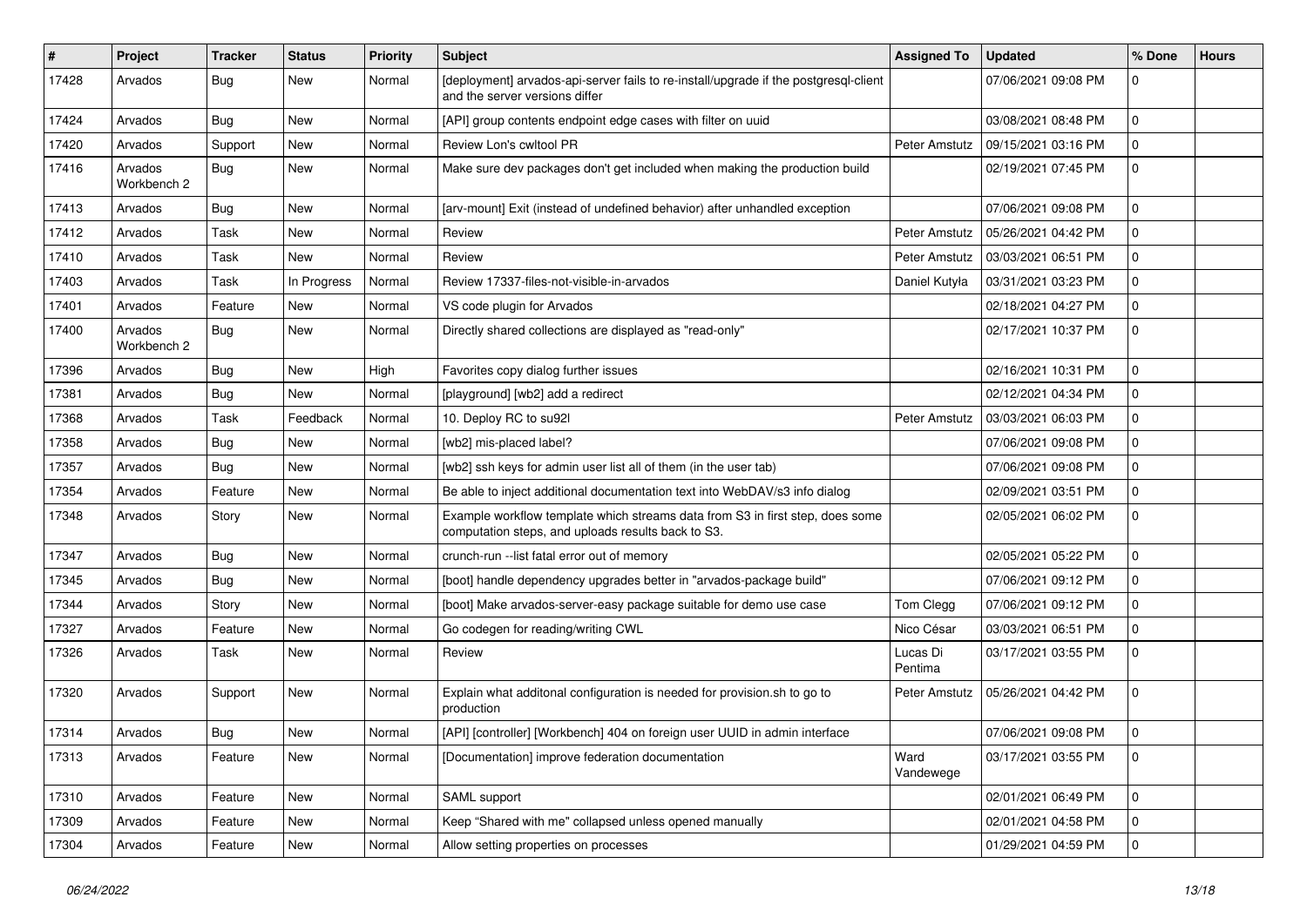| #     | Project                | <b>Tracker</b> | <b>Status</b> | <b>Priority</b> | <b>Subject</b>                                                              | <b>Assigned To</b> | <b>Updated</b>                      | % Done       | <b>Hours</b> |
|-------|------------------------|----------------|---------------|-----------------|-----------------------------------------------------------------------------|--------------------|-------------------------------------|--------------|--------------|
| 17303 | Arvados                | Feature        | New           | Normal          | List properties and allow filtering by them in the project listings         |                    | 01/29/2021 04:57 PM                 | 0            |              |
| 17300 | Arvados                | Bug            | <b>New</b>    | High            | array of array of File causes 'NoneType' object has no attribute 'resolved' |                    | 01/29/2021 02:19 PM                 | 0            |              |
| 17292 | Arvados                | Feature        | New           | Normal          | Merging collections feature                                                 |                    | 01/25/2021 05:00 PM                 | $\mathbf{0}$ |              |
| 17291 | Arvados                | Bug            | New           | Normal          | Copy selected to collection issue                                           |                    | 01/25/2021 04:59 PM                 | 0            |              |
| 17287 | Arvados                | Story          | In Progress   | Normal          | Ruby 2.5 will be EOLed soon, make sure to be ready for 2.6                  |                    | 08/30/2021 06:12 PM                 | $\mathbf{0}$ |              |
| 17283 | Arvados                | Task           | New           | Normal          | Review                                                                      | Ward<br>Vandewege  | 03/04/2021 08:13 PM                 | 0            |              |
| 17277 | Arvados                | Task           | New           | Normal          | Make sure machine is configured to respond for that virtual host            | Ward<br>Vandewege  | 02/24/2021 07:45 PM                 | 0            |              |
| 17275 | Arvados                | Bug            | New           | Normal          | Move Go Arvados RPC module into Go SDK & migrate to new API                 |                    | 01/20/2021 04:36 PM                 | 0            |              |
| 17274 | Arvados                | Story          | New           | Normal          | Add "viewer.commonwl.org" DNS alias                                         | Peter Amstutz      | 02/24/2021 07:45 PM                 | $\mathbf 0$  |              |
| 17272 | Arvados                | Story          | New           | Normal          | Doc site feedback                                                           |                    | 01/20/2021 04:44 PM                 | 0            |              |
| 17261 | Arvados                | Feature        | New           | Normal          | Determine ownership of objects within wb2                                   |                    | 01/19/2021 06:29 PM                 | 0            |              |
| 17251 | Arvados                | Feature        | New           | Normal          | Investigate mypyc for arvados-cwl-runner                                    |                    | 01/08/2021 03:56 PM                 | 0            |              |
| 17244 | Arvados                | Bug            | <b>New</b>    | Normal          | Make sure cgroupsV2 works with Arvados                                      |                    | 01/19/2021 06:43 PM                 | 0            |              |
| 17232 | Arvados                | Support        | New           | Normal          | add example of readRDS() to arvadosR help                                   |                    | 11/09/2021 07:58 PM                 | $\mathbf{0}$ |              |
| 17214 | Arvados                | Story          | New           | Normal          | Investigate using tracing                                                   |                    | 01/19/2021 06:30 PM                 | 0            |              |
| 17209 | Arvados                | Feature        | In Progress   | Normal          | Controller forwards web requests to crunch worker nodes                     | Tom Clegg          | 05/11/2021 07:10 PM                 | 0            |              |
| 17207 | Arvados Epics          | Story          | New           | Normal          | External access to web services running in containers                       |                    | 05/09/2022 03:20 PM                 | 0            |              |
| 17206 | Arvados                | Feature        | <b>New</b>    | Normal          | crunch-run reverse proxies HTTP requests to container                       |                    | 01/19/2021 07:00 PM                 | 0            |              |
| 17195 | Arvados<br>Workbench 2 | <b>Bug</b>     | New           | Normal          | workbench2/static/js/main.ad432f16.js has c97qk.arvadosapi.com hardcoded    |                    | 12/05/2020 07:41 PM                 | 0            |              |
| 17194 | Arvados                | Feature        | <b>New</b>    | Normal          | support Amazon Linux                                                        |                    | 12/04/2020 07:54 PM                 | 0            |              |
| 17186 | Arvados                | Bug            | New           | Normal          | [dispatch] broken node logs should also be copied to a-d-c logs             |                    | 12/02/2020 05:49 PM                 | $\mathbf{0}$ |              |
| 17185 | Arvados                | Feature        | New           | Normal          | [adc] add broken node metrics                                               | Tom Clegg          | 04/28/2021 01:37 PM                 | 0            |              |
| 17181 | Arvados                | Task           | New           | Normal          | Talk to Michael                                                             |                    | 12/15/2020 06:20 PM                 | 0            |              |
| 17178 | Arvados                | Feature        | New           | Normal          | Render live graphs of container crunchstat in wb2                           |                    | 01/18/2022 09:46 PM                 | 0            |              |
| 17174 | Arvados                | Feature        | New           | Normal          | Menu item ordering                                                          |                    | 12/01/2020 09:29 PM                 | 0            |              |
| 17172 | Arvados                | Feature        | New           | Normal          | Stale-while-revalidate caching strategy for requests                        |                    | 12/01/2020 07:04 PM                 | $\Omega$     |              |
| 17168 | Arvados                | <b>Bug</b>     | In Progress   | Normal          | Add some basic documentation about wb2 to user guide                        |                    | Sarah Zaranek   11/30/2020 09:28 PM | $\mathbf 0$  |              |
| 17166 | Arvados                | Support        | Feedback      | Normal          | Set up CWL project jenkins server                                           |                    | 12/15/2020 06:20 PM                 | $\mathbf 0$  |              |
| 17160 | Arvados                | <b>Bug</b>     | New           | Normal          | [packaging] upgrade run_upload_packages.py to use twine for upload to PyPI  |                    | 11/23/2020 04:28 PM                 | 0            |              |
| 17159 | Arvados                | Bug            | New           | Normal          | [build] make build-packages-python-ruby run on a Jenkins satellite          |                    | 11/23/2020 04:25 PM                 | 0            |              |
| 17158 | Arvados                | Bug            | New           | Normal          | Cannot execute a registered CommandLineTool, only Workflow                  |                    | 11/23/2020 04:20 PM                 | $\mathbf 0$  |              |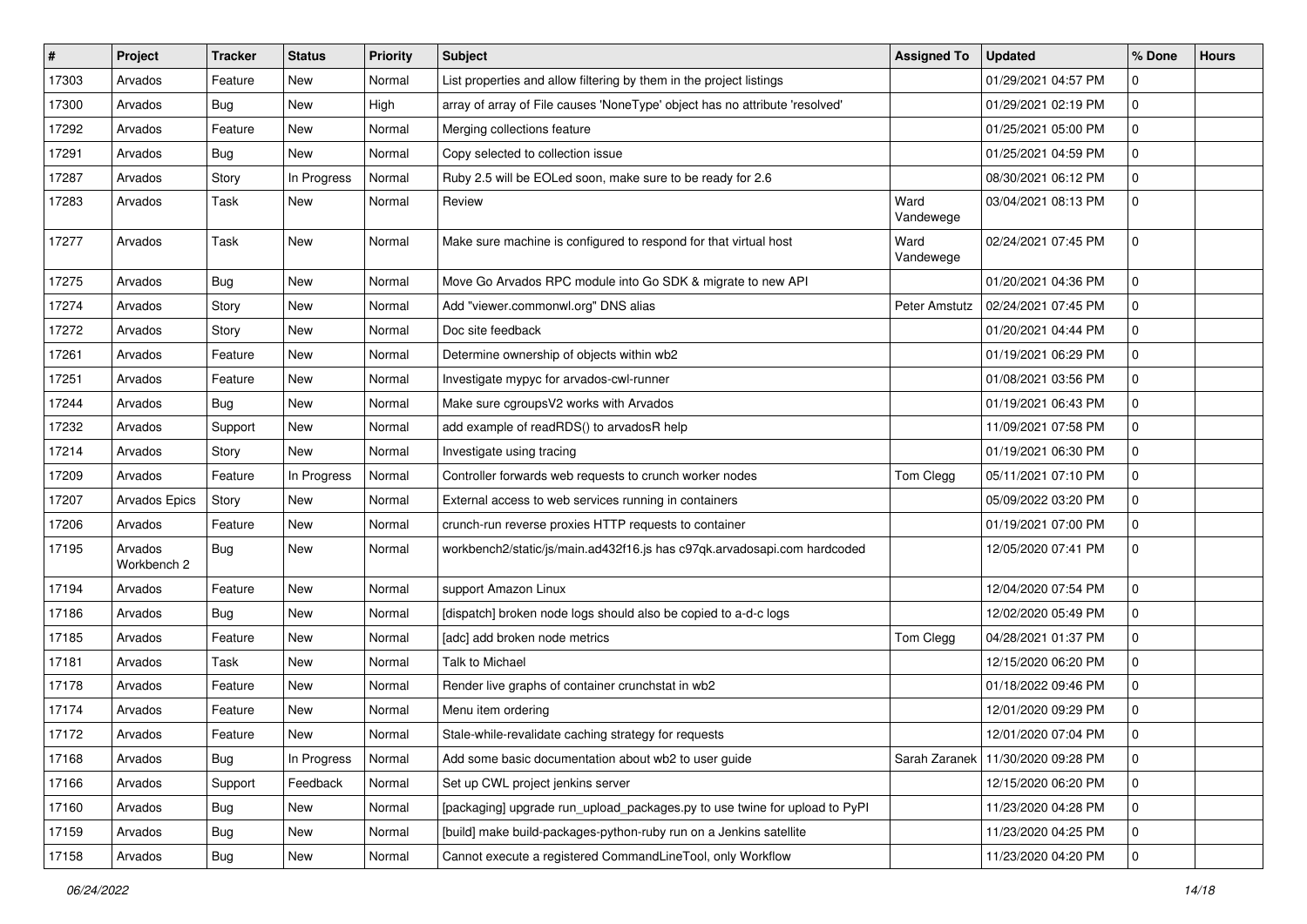| $\vert$ # | Project                | <b>Tracker</b> | <b>Status</b> | <b>Priority</b> | Subject                                                                                                          | <b>Assigned To</b>  | <b>Updated</b>      | % Done      | <b>Hours</b> |
|-----------|------------------------|----------------|---------------|-----------------|------------------------------------------------------------------------------------------------------------------|---------------------|---------------------|-------------|--------------|
| 17157     | Arvados                | Bug            | <b>New</b>    | Normal          | Workbench should have all collection updates result in new versions                                              |                     | 11/23/2020 04:22 PM | 0           |              |
| 17153     | Arvados                | Bug            | <b>New</b>    | Normal          | Displays "Your project is empty." instead of "Nothing matched the search" when<br>a search doesn't find anything |                     | 11/19/2020 08:16 PM | $\mathbf 0$ |              |
| 17149     | Arvados                | Feature        | <b>New</b>    | Normal          | Checkpoint / snapshot to support migrating tasks when more memory is needed                                      |                     | 11/19/2020 10:42 AM | $\mathbf 0$ |              |
| 17148     | Arvados                | Feature        | <b>New</b>    | Normal          | add logging middleware to lib/cmd                                                                                |                     | 06/07/2021 02:42 PM | $\mathbf 0$ |              |
| 17116     | Arvados                | Story          | New           | Normal          | Consider excluding api_client_authorization from audit logs by default.                                          |                     | 11/16/2020 04:23 PM | 0           |              |
| 17112     | Arvados                | Feature        | <b>New</b>    | Normal          | Store unsigned collection manifests in keep                                                                      |                     | 11/13/2020 10:40 PM | 0           |              |
| 17110     | Arvados                | Feature        | New           | Normal          | Container reuse on sub-workflows and chunks of scatter inputs                                                    |                     | 11/13/2020 03:54 PM | 0           |              |
| 17104     | Arvados                | Feature        | <b>New</b>    | Normal          | Feature to toggle "detailed rows" in project view                                                                |                     | 11/30/2020 05:42 PM | 0           |              |
| 17100     | Arvados                | Feature        | <b>New</b>    | Normal          | Audit logs should include current/logged in user                                                                 |                     | 11/09/2020 04:37 PM | 0           |              |
| 17089     | Arvados                | Task           | <b>New</b>    | Normal          | Review                                                                                                           | Lucas Di<br>Pentima | 02/02/2021 06:32 PM | 0           |              |
| 17074     | Arvados                | <b>Bug</b>     | <b>New</b>    | Normal          | Use count=none & keyset paging                                                                                   |                     | 11/03/2020 09:15 PM | $\mathbf 0$ |              |
| 17073     | Arvados                | Bug            | <b>New</b>    | Normal          | Permission links originating from users should only update that user                                             | Peter Amstutz       | 02/02/2021 06:32 PM | $\mathbf 0$ |              |
| 17070     | Arvados                | Feature        | <b>New</b>    | Normal          | [packaging][centos] build packages for centos8                                                                   |                     | 07/06/2021 09:12 PM | 0           |              |
| 17054     | Arvados                | Feature        | In Progress   | Normal          | Custom naming for scatter steps                                                                                  |                     | 05/04/2022 03:19 PM | $\mathbf 0$ |              |
| 17052     | Arvados                | Bug            | In Progress   | Normal          | arvados-server replaces run test services.py                                                                     |                     | 10/28/2020 04:37 PM | 0           |              |
| 17050     | <b>Arvados Epics</b>   | Story          | In Progress   | Normal          | arvados.org 2.0                                                                                                  |                     | 04/07/2022 06:45 PM | 0           |              |
| 17041     | Arvados                | Bug            | New           | Normal          | Upload doesn't work on arvbox-demo                                                                               |                     | 10/22/2020 08:05 PM | $\Omega$    |              |
| 17038     | Arvados                | Feature        | New           | Normal          | [controller] Option to request additional scopes, and verify additional claims,<br>during OpenID Connect auth    |                     | 05/19/2021 09:04 PM | 0           |              |
| 17037     | Arvados                | Feature        | <b>New</b>    | Normal          | [controller] Improve use of given_name/family_name fields for generic OpenID<br>Connect providers                |                     | 10/21/2020 05:33 PM | $\Omega$    |              |
| 17005     | Arvados                | Bug            | New           | Normal          | CWL v1.2 Conformance test 83 failed twice on the new Arvados Playground                                          |                     | 10/14/2020 04:19 PM | 0           |              |
| 17002     | Arvados Epics          | Story          | In Progress   | Normal          | Arvados Overview Video (Big Picture Video)                                                                       |                     | 06/01/2022 02:20 PM | $\Omega$    |              |
| 17001     | Arvados Epics          | Story          | <b>New</b>    | Normal          | WGS Demo Works in WB2 and Is Updated to Reflect WB2 Features                                                     |                     | 06/01/2022 02:34 PM | $\mathbf 0$ |              |
| 16975     | Arvados                | Feature        | New           | Normal          | Direct navigation to federated objects                                                                           |                     | 11/03/2020 08:50 PM | 0           |              |
| 16973     | Arvados                | Bug            | New           | Normal          | No "disable re-use" option when running a newly registered workflow                                              |                     | 10/07/2020 06:46 PM | 0           |              |
| 16972     | Arvados                | Bug            | New           | Normal          | Container request page doesn't refresh                                                                           |                     | 10/07/2020 06:33 PM | 0           |              |
| 16970     | Arvados                | Bug            | New           | Normal          | "Shared" option in sharing dialog is confusing                                                                   |                     | 10/07/2020 06:30 PM | 0           |              |
| 16969     | Arvados<br>Workbench 2 | Bug            | New           | Normal          | User with can manage access can drop own permissions by making "private"                                         |                     | 09/10/2021 01:33 PM | $\mathbf 0$ |              |
| 16964     | Arvados                | Task           | New           | Normal          | Review                                                                                                           | Peter Amstutz       | 07/15/2021 06:55 PM | 0           |              |
| 16945     | Arvados Epics          | Story          | In Progress   | Normal          | WB2 Workflows / containers feature parity                                                                        |                     | 06/01/2022 02:16 PM | $\mathbf 0$ |              |
| 16943     | Arvados Epics          | Story          | New           | Normal          | WB2 Descriptions, project & collection operations                                                                |                     | 06/01/2022 02:18 PM | $\mathbf 0$ |              |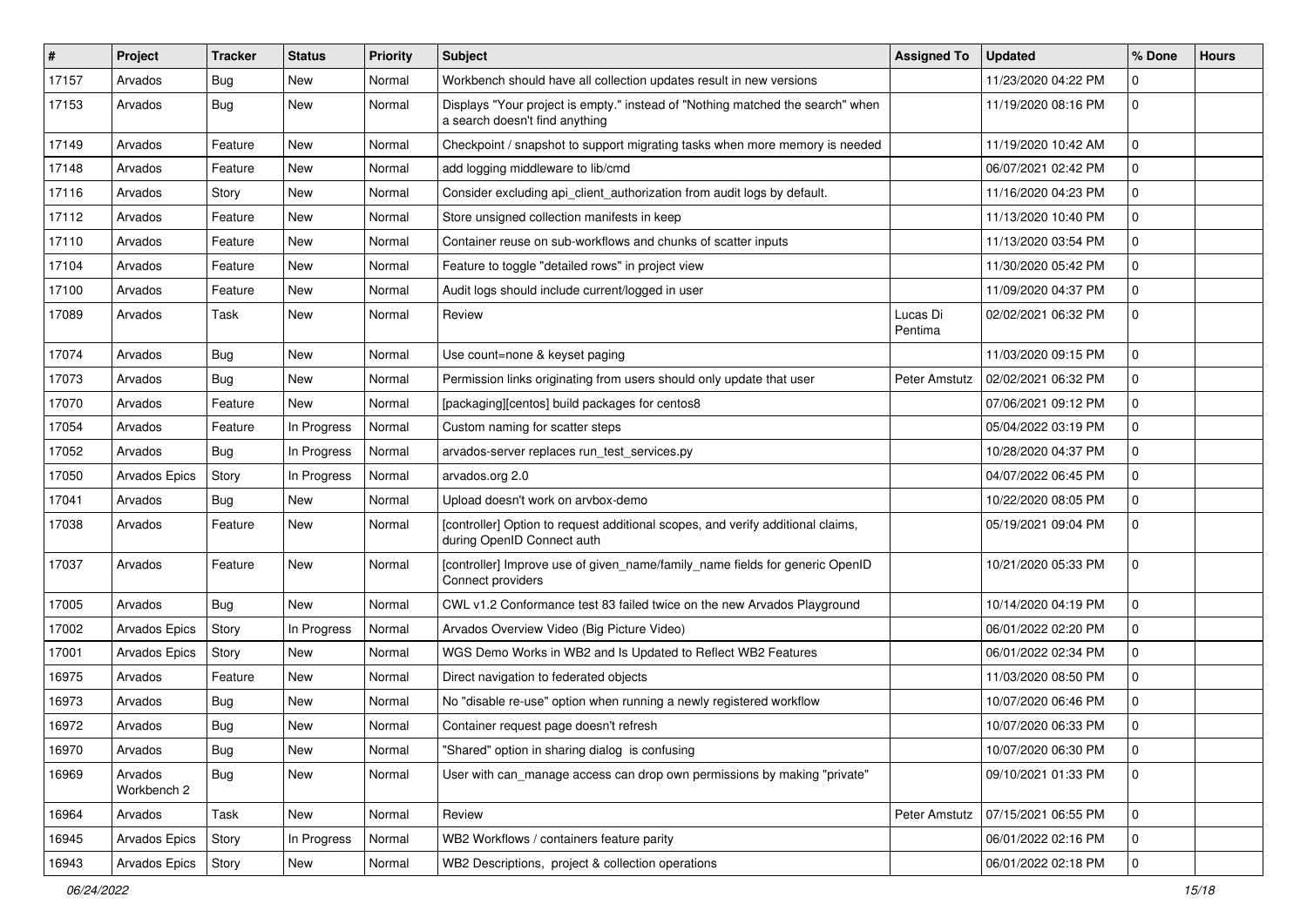| #     | Project       | <b>Tracker</b> | <b>Status</b> | <b>Priority</b> | Subject                                                                                           | <b>Assigned To</b> | <b>Updated</b>      | % Done       | <b>Hours</b> |
|-------|---------------|----------------|---------------|-----------------|---------------------------------------------------------------------------------------------------|--------------------|---------------------|--------------|--------------|
| 16933 | Arvados       | Bug            | New           | Normal          | [login federation] post-trashing collection UX bug                                                |                    | 09/30/2020 04:49 PM | 0            |              |
| 16932 | Arvados       | Bug            | New           | Normal          | [login federation] trashing collections: snackbar issues                                          |                    | 10/02/2020 03:31 PM | 0            |              |
| 16931 | Arvados       | Bug            | New           | Normal          | [login federation] Not Found modal when looking at trashed collection                             |                    | 09/30/2020 04:39 PM | 0            |              |
| 16888 | Arvados       | Bug            | In Progress   | Normal          | Federate container token cannot access resources on other clusters                                | Tom Clegg          | 06/22/2022 03:25 PM | 0            |              |
| 16881 | Arvados       | Task           | New           | Normal          | Review                                                                                            | Peter Amstutz      | 03/17/2021 03:58 PM | 0            |              |
| 16879 | Arvados       | Task           | New           | Normal          | Review                                                                                            | Peter Amstutz      | 09/23/2020 04:27 PM | 0            |              |
| 16871 | Arvados       | Support        | New           | Normal          | Translate NextFlow workflows to CWL with notes                                                    |                    | 09/22/2020 06:18 PM | 0            |              |
| 16870 | Arvados       | Story          | New           | Normal          | Research & create examples of other CWL patterns                                                  | Jiayong Li         | 10/30/2020 04:11 PM | 0            |              |
| 16869 | Arvados       | Story          | New           | Normal          | Go through workflow patterns and add them to the CWL patterns repo                                | Jiayong Li         | 10/30/2020 04:11 PM | 0            |              |
| 16867 | Arvados       | Bug            | <b>New</b>    | Normal          | Rust SDK                                                                                          |                    | 09/23/2020 09:04 AM | 0            |              |
| 16866 | Arvados       | Feature        | New           | Normal          | Support OpenAPI                                                                                   |                    | 10/16/2020 04:50 PM | 0            |              |
| 16858 | Arvados Epics | Story          | New           | Normal          | Collection check in / check out                                                                   |                    | 02/18/2022 09:55 PM | 0            |              |
| 16853 | Arvados       | Bug            | New           | Normal          | [arvbox] various bugs                                                                             |                    | 09/18/2020 08:55 PM | $\mathbf{0}$ |              |
| 16852 | Arvados       | Bug            | New           | Normal          | [keep-balance] replication level distribution should account for volumes' built-in<br>replication |                    | 07/06/2021 09:12 PM | $\Omega$     |              |
| 16851 | Arvados       | Bug            | <b>New</b>    | Normal          | [keep-balance] "underreplicated blocks" are overcounted in log messages                           |                    | 07/06/2021 09:12 PM | $\mathbf{0}$ |              |
| 16849 | Arvados       | Feature        | New           | Normal          | Investigate / document using Rabix Composer + arv-mount +<br>arvados-cwl-runner                   |                    | 09/18/2020 05:19 PM | 0            |              |
| 16843 | Arvados       | Feature        | New           | Normal          | [a-d-c] admin cli                                                                                 |                    | 07/06/2021 09:08 PM | 0            |              |
| 16832 | Arvados       | Bug            | New           | Normal          | replace linkchecker in our build environment                                                      | Ward<br>Vandewege  | 11/04/2020 05:23 PM | 0            |              |
| 16830 | Arvados       | Bug            | <b>New</b>    | Normal          | [keep-web] S3 PutObject response should have content MD5                                          |                    | 07/06/2021 09:12 PM | 0            |              |
| 16816 | Arvados       | Task           | New           | Normal          | Review                                                                                            |                    | 02/02/2021 06:33 PM | 0            |              |
| 16805 | Arvados       | Bug            | New           | Normal          | "enter" dismisses setup dialog instead of submitting                                              |                    | 09/08/2020 08:46 PM | 0            |              |
| 16802 | Arvados       | Feature        | New           | Normal          | [packaging] create an arvados-shell-node package                                                  |                    | 07/06/2021 09:08 PM | 0            |              |
| 16800 | Arvados       | Feature        | <b>New</b>    | Normal          | PAM sets Arvados environment vars                                                                 |                    | 09/02/2020 05:09 PM | 0            |              |
| 16784 | Arvados       | Feature        | New           | Normal          | Roles view                                                                                        |                    | 08/31/2020 03:00 PM | 0            |              |
| 16782 | Arvados Epics | Story          | New           | Normal          | Add-on module system                                                                              |                    | 02/18/2022 09:55 PM | 0            |              |
| 16771 | Arvados       | Bug            | New           | Normal          | [keepstore, arvados-dispatch-cloud] Driver parameter should be specified<br>consistently          |                    | 08/26/2020 10:07 PM | $\mathbf 0$  |              |
| 16768 | Arvados       | Task           | New           | Normal          | Review                                                                                            | Peter Amstutz      | 08/26/2020 08:17 PM | $\mathbf 0$  |              |
| 16764 | Arvados       | Task           | New           | Normal          | Review                                                                                            | Tom Clegg          | 01/19/2021 06:29 PM | $\mathbf 0$  |              |
| 16744 | Arvados       | Feature        | New           | Normal          | [keep-web] Support more S3 write APIs: DeleteObjects, POST object                                 |                    | 07/06/2021 09:12 PM | 0            |              |
| 16741 | Arvados       | Story          | New           | Normal          | Upload verification tool                                                                          |                    | 08/24/2020 03:51 PM | 0            |              |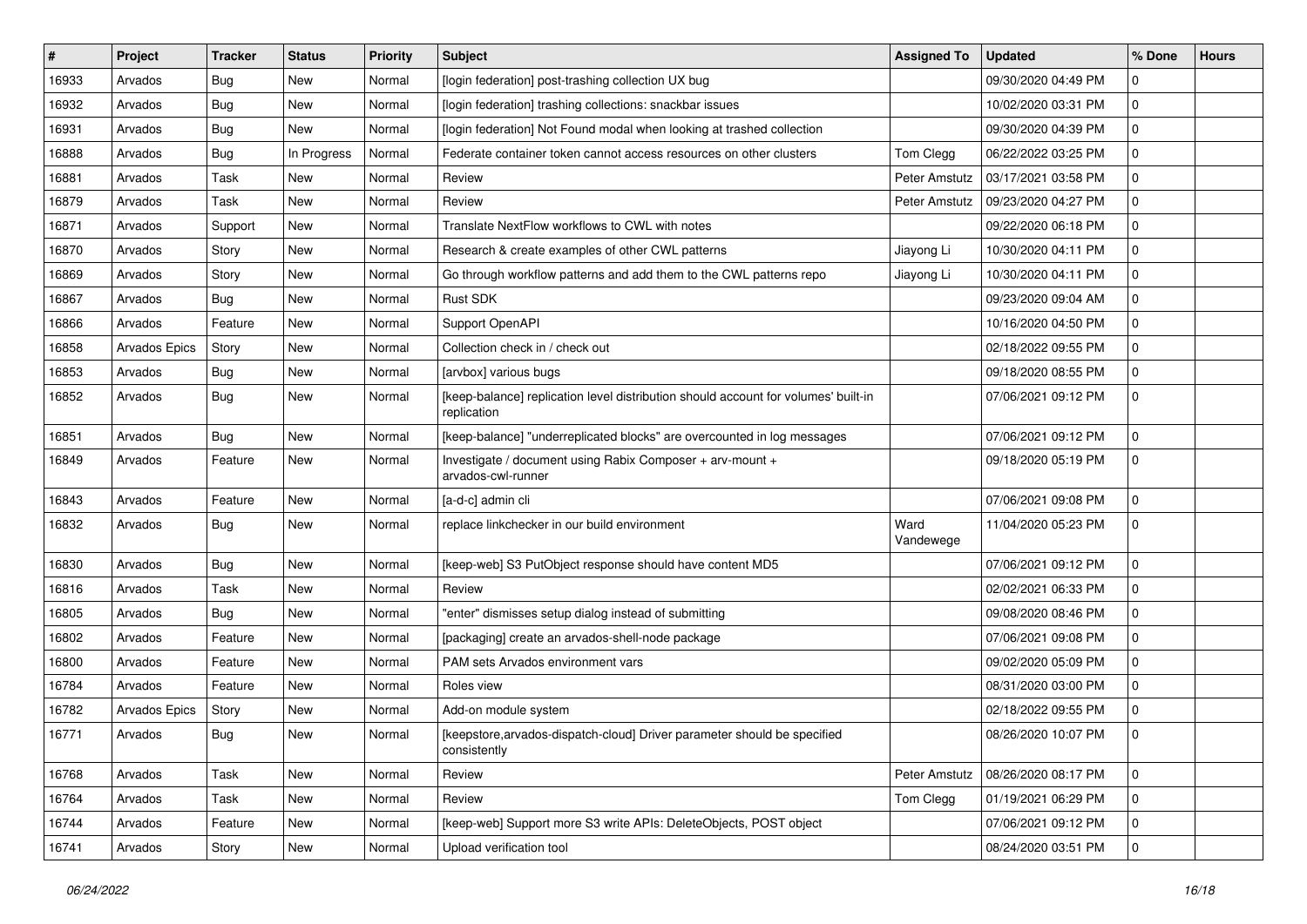| #     | Project | <b>Tracker</b> | <b>Status</b> | <b>Priority</b> | Subject                                                                                                               | <b>Assigned To</b> | <b>Updated</b>      | % Done       | <b>Hours</b> |
|-------|---------|----------------|---------------|-----------------|-----------------------------------------------------------------------------------------------------------------------|--------------------|---------------------|--------------|--------------|
| 16738 | Arvados | Feature        | New           | Normal          | [a-d-c] introduce concept of "quota partition"                                                                        |                    | 07/06/2021 09:08 PM | 0            |              |
| 16728 | Arvados | Story          | New           | Normal          | Migrate federated workflow and federation user migrate tests to use<br>arvados-boot                                   |                    | 08/19/2020 05:05 PM | $\mathbf{0}$ |              |
| 16701 | Arvados | Feature        | <b>New</b>    | Normal          | Tool to compare contents of a local file system to contents of a collection                                           |                    | 08/14/2020 08:13 PM | 0            |              |
| 16682 | Arvados | Bug            | <b>New</b>    | Normal          | Missing nodejs should not be a fatal error for submitting a workflow                                                  | Nico César         | 06/07/2021 03:01 PM | 0            |              |
| 16673 | Arvados | Support        | New           | Normal          | Document using OpenID Connect support for AAI                                                                         | Peter Amstutz      | 01/19/2021 06:29 PM | 0            |              |
| 16664 | Arvados | Story          | New           | Normal          | Remove legacy config loading                                                                                          |                    | 08/04/2020 08:27 PM | 0            |              |
| 16658 | Arvados | Bug            | <b>New</b>    | Normal          | [Bug] "Move/Copy To" Dialog does not list all possible target locations.                                              |                    | 07/30/2020 05:31 PM | $\mathbf{0}$ |              |
| 16656 | Arvados | Bug            | New           | Normal          | Arvados bug (GUI): Favorites not displayed in ARV move function                                                       |                    | 07/30/2020 05:29 PM | 0            |              |
| 16651 | Arvados | Feature        | <b>New</b>    | Normal          | Show sharing dialog also for users with read and write permissions                                                    |                    | 07/30/2020 05:11 PM | 0            |              |
| 16650 | Arvados | Feature        | New           | Normal          | Downloading and open in new tab for subfolders in data collection                                                     |                    | 07/30/2020 05:09 PM | 0            |              |
| 16646 | Arvados | Feature        | New           | Normal          | Search in Data collection                                                                                             |                    | 07/30/2020 05:05 PM | 0            |              |
| 16644 | Arvados | Feature        | New           | Normal          | Move files into existing collection                                                                                   |                    | 07/30/2020 05:03 PM | $\mathbf{0}$ |              |
| 16643 | Arvados | Feature        | New           | Normal          | Notification functionality                                                                                            |                    | 07/30/2020 05:02 PM | 0            |              |
| 16642 | Arvados | Feature        | New           | Normal          | Processes page                                                                                                        |                    | 07/30/2020 05:02 PM | 0            |              |
| 16641 | Arvados | Feature        | New           | Normal          | Move / copy dialog with search field                                                                                  |                    | 02/23/2021 04:52 PM | $\mathbf 0$  |              |
| 16640 | Arvados | Feature        | <b>New</b>    | Normal          | Cluster c97qk interferes with proper search function                                                                  |                    | 07/30/2020 05:00 PM | 0            |              |
| 16639 | Arvados | Feature        | New           | Normal          | Display number of hits for search function                                                                            |                    | 07/30/2020 04:57 PM | $\mathbf 0$  |              |
| 16638 | Arvados | Feature        | New           | Normal          | Open search result in new tab                                                                                         |                    | 07/30/2020 04:56 PM | 0            |              |
| 16633 | Arvados | Bug            | <b>New</b>    | Normal          | "Arvados VM" is not defined in the docs                                                                               |                    | 07/26/2020 10:53 AM | 0            |              |
| 16617 | Arvados | Feature        | New           | Normal          | Improve arv-copy for workflows                                                                                        |                    | 07/26/2021 06:01 PM | $\mathbf{0}$ |              |
| 16614 | Arvados | Bug            | New           | Normal          | Submitting workflows with large numbers of file inputs is very slow                                                   |                    | 11/03/2020 08:10 PM | 0            |              |
| 16610 | Arvados | Task           | <b>New</b>    | Normal          | Review                                                                                                                |                    | 07/07/2021 06:59 PM | 0            |              |
| 16607 | Arvados | Task           | New           | Normal          | Review                                                                                                                | Ward<br>Vandewege  | 10/14/2020 07:52 PM | $\mathbf{0}$ |              |
| 16593 | Arvados | Feature        | New           | Normal          | Way to determine owner to be able to request access                                                                   |                    | 08/03/2020 05:25 PM | 0            |              |
| 16590 | Arvados | Feature        | New           | Normal          | support dynamic arvados users on shell nodes (NSS)                                                                    |                    | 07/09/2020 06:40 PM | $\mathbf{0}$ |              |
| 16583 | Arvados | Feature        | In Progress   | Normal          | Can programmatically distinguish between final outputs (results of top-level<br>containers) and intermediate outputs. | Peter Amstutz      | 06/22/2022 03:16 PM | 33           |              |
| 16574 | Arvados | Feature        | New           | Normal          | Can limit which users can submit container requests.                                                                  |                    | 08/02/2021 08:24 PM | $\mathbf 0$  |              |
| 16571 | Arvados | Feature        | New           | Normal          | Permission system supports seeing & sharing with a group without having<br>access to group contents.                  |                    | 06/30/2020 02:05 PM | $\mathbf{0}$ |              |
| 16567 | Arvados | Feature        | New           | Normal          | GCP support in arvados-dispatch-cloud                                                                                 |                    | 06/26/2020 01:40 PM | $\mathbf 0$  |              |
| 16566 | Arvados | Bug            | New           | Normal          | [cli] can't create a token when using a token created with<br>create superuser token.rb                               |                    | 07/06/2021 09:08 PM | $\mathbf{0}$ |              |